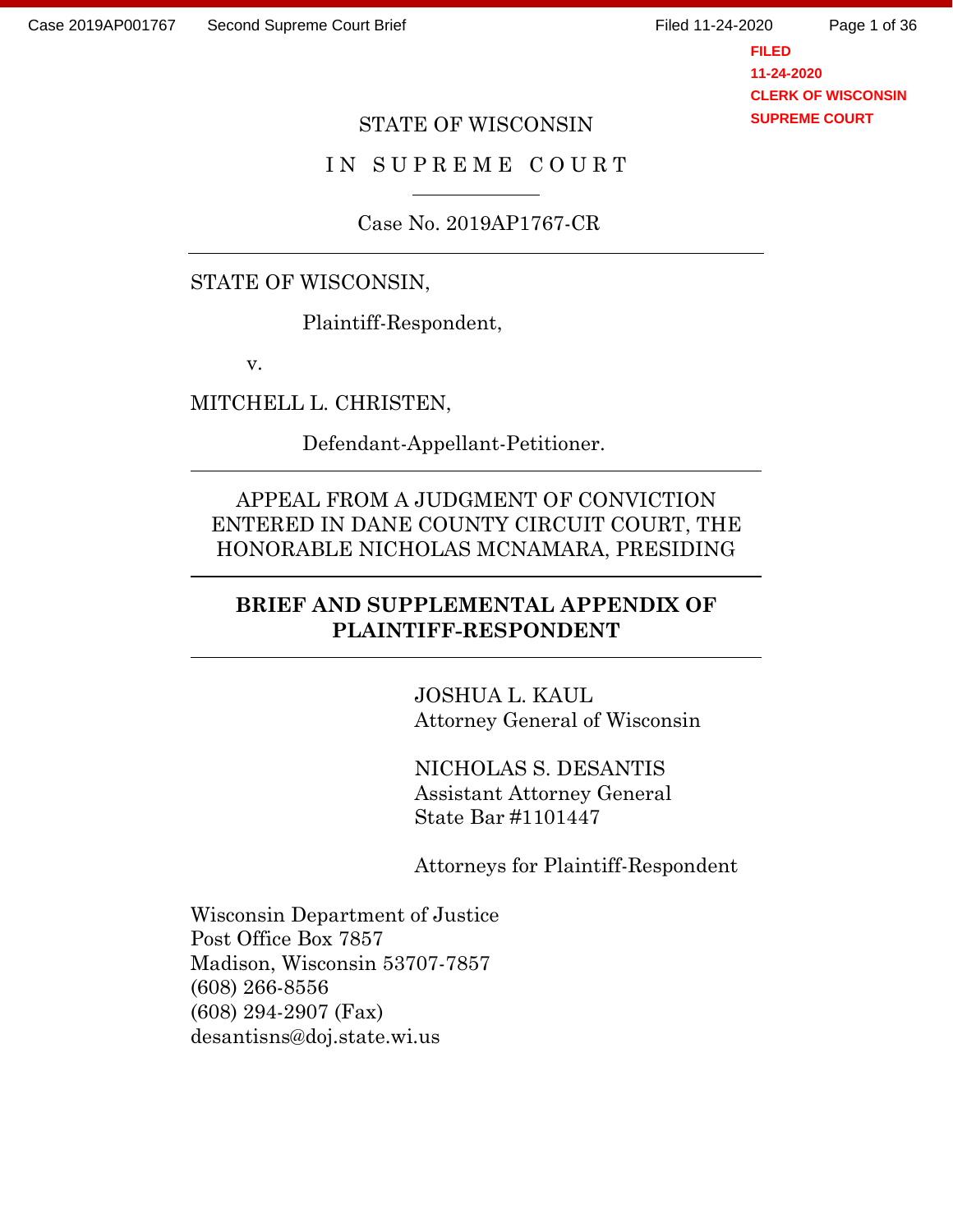# **TABLE OF CONTENTS**

# Page

|                | STATEMENT ON ORAL ARGUMENT AND                                                                                                                          |
|----------------|---------------------------------------------------------------------------------------------------------------------------------------------------------|
|                |                                                                                                                                                         |
|                |                                                                                                                                                         |
|                |                                                                                                                                                         |
| I.             | Wis. Stat. $941.20(1)(b)$ is constitutional as<br>applied to Christen because it does not<br>his<br>fundamental Second<br>burden                        |
| $\mathbf{A}$ . | An as-applied challenge requires a<br>defendant to prove that a statute<br>actually violated his constitutional<br>rights based on the particular facts |
| <b>B.</b>      | Firearm restrictions that do not<br>burden the core Second Amendment<br>right to bear arms for self-defense in<br>the<br>home are subject to            |
| C.             | Wisconsin Stat. $\S 941.20(1)(b)$ does<br>not burden Christen's core Second<br>Amendment right to self-defense in<br>his home, and the statute passes   |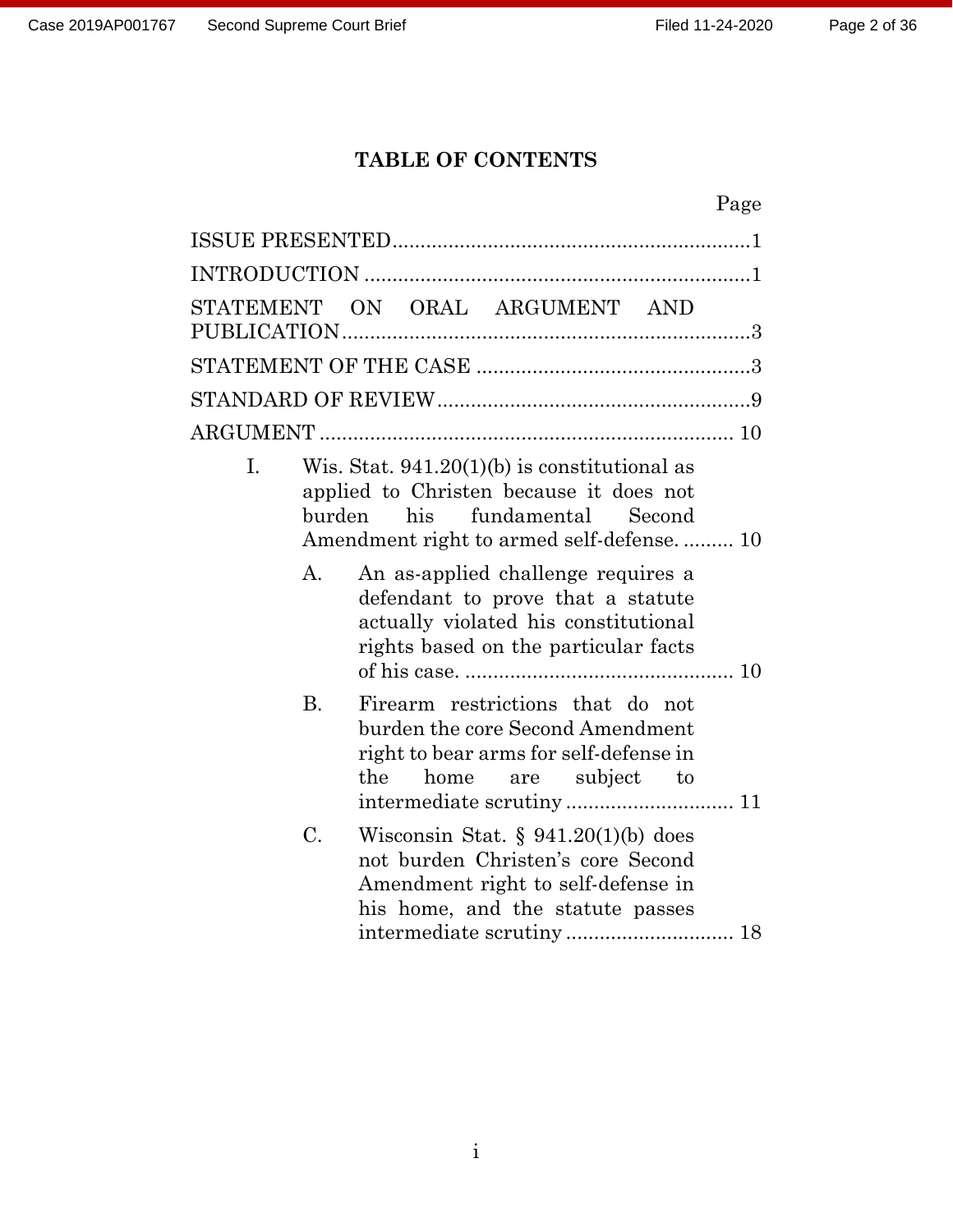| 1. | Wisconsin Stat. $\S 941.20(1)(b)$<br>and the statutory scheme of<br>which it is a part did not<br>impose any burden<br>on<br>Christen's fundamental right<br>to armed self-defense in the |
|----|-------------------------------------------------------------------------------------------------------------------------------------------------------------------------------------------|
| 2. | Wisconsin Stat. $\S 941.20(1)(b)$<br>is reasonably related to the<br>important government<br>objectives of protecting public<br>safety and preventing<br>intoxicated individuals from     |
| 3. | If this Court applies strict<br>scrutiny, Wis. Stat. $\S$<br>$941.20(1)(b)$ survives strict<br>scrutiny for the same reasons<br>it survives intermediate                                  |
|    |                                                                                                                                                                                           |

# **TABLE OF AUTHORITIES**

# **Cases**

| Bridgeville Rifle & Pistol Club, Ltd. V. Small, |  |
|-------------------------------------------------|--|
| City of Seattle v. Evans,                       |  |
| District of Columbia v. Heller,                 |  |
| Drake v. Filko,                                 |  |
| Ezell v. City of Chicago,                       |  |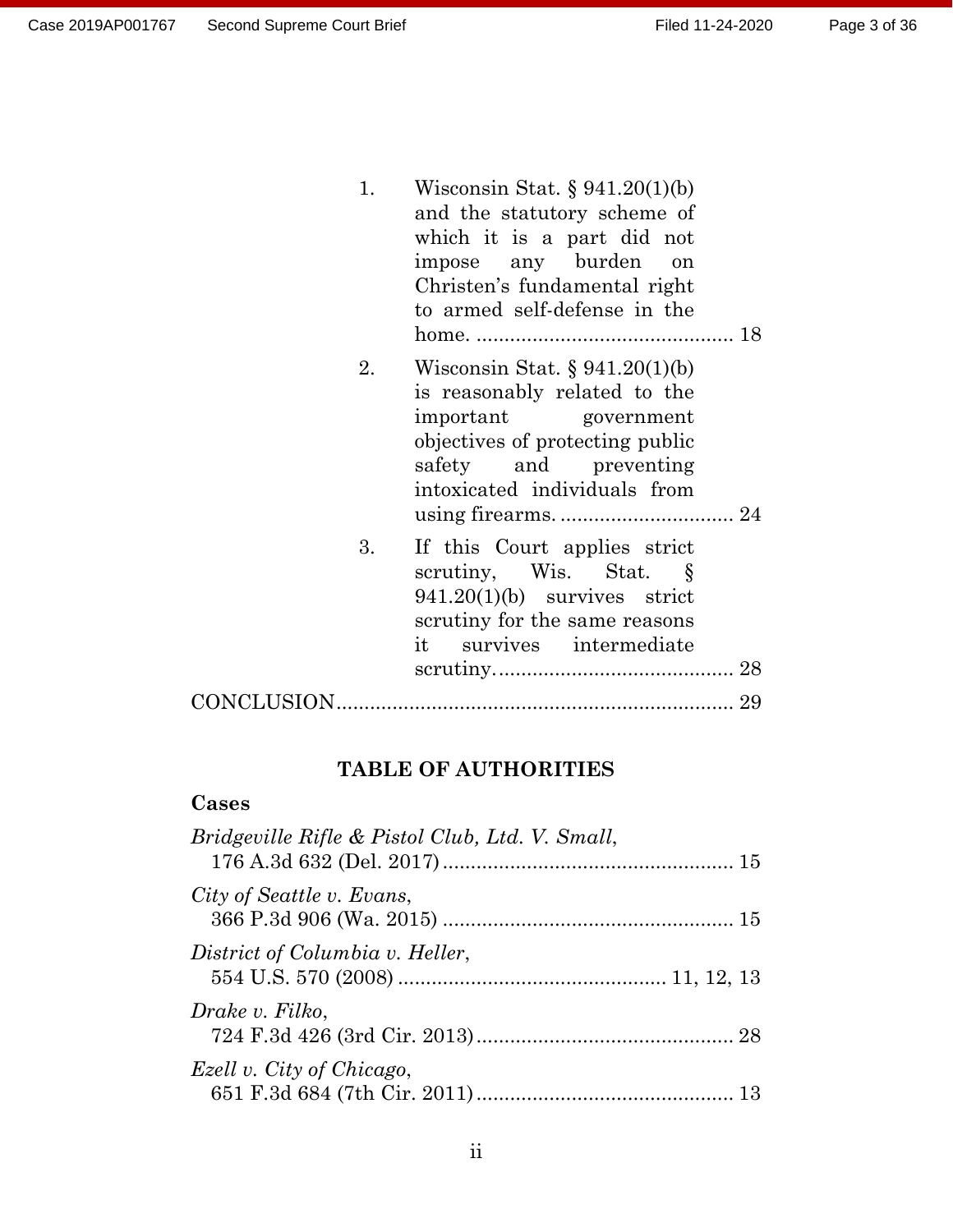| Ezell v. City of Chicago,                                                                                 |
|-----------------------------------------------------------------------------------------------------------|
| Gould v. Morgan,                                                                                          |
| Heller v. District of Columbia,<br>670 F.3d 1244 (D.C. Cir. 2011)  14, 15, 16                             |
| Hertz v. Bennett,                                                                                         |
| Kachalsky v. County of Westchester,                                                                       |
| Kanter v. Barr,                                                                                           |
| Mai v. United States,                                                                                     |
| Mayo v. Wisconsin Injured Patients & Families Comp. Fund,<br>2018 WI 78, 383 Wis. 2d 1, 914 N.W.2d 678 10 |
| McDonald v. City of Chicago,                                                                              |
| National Rifle Ass'n of America, Inc. v. McCraw,                                                          |
| Norman v. State,                                                                                          |
| People v. Chairez,                                                                                        |
| People v. Wilder,                                                                                         |
| Pohlabel v. State,                                                                                        |
| State v. Austin,<br>2013 WI App 96, 349 Wis.2d 744, 836 N.W.2d 833 20                                     |
| State v. Christen,<br>No. 2019AP1767-CR, 2020 WL 1271117                                                  |
|                                                                                                           |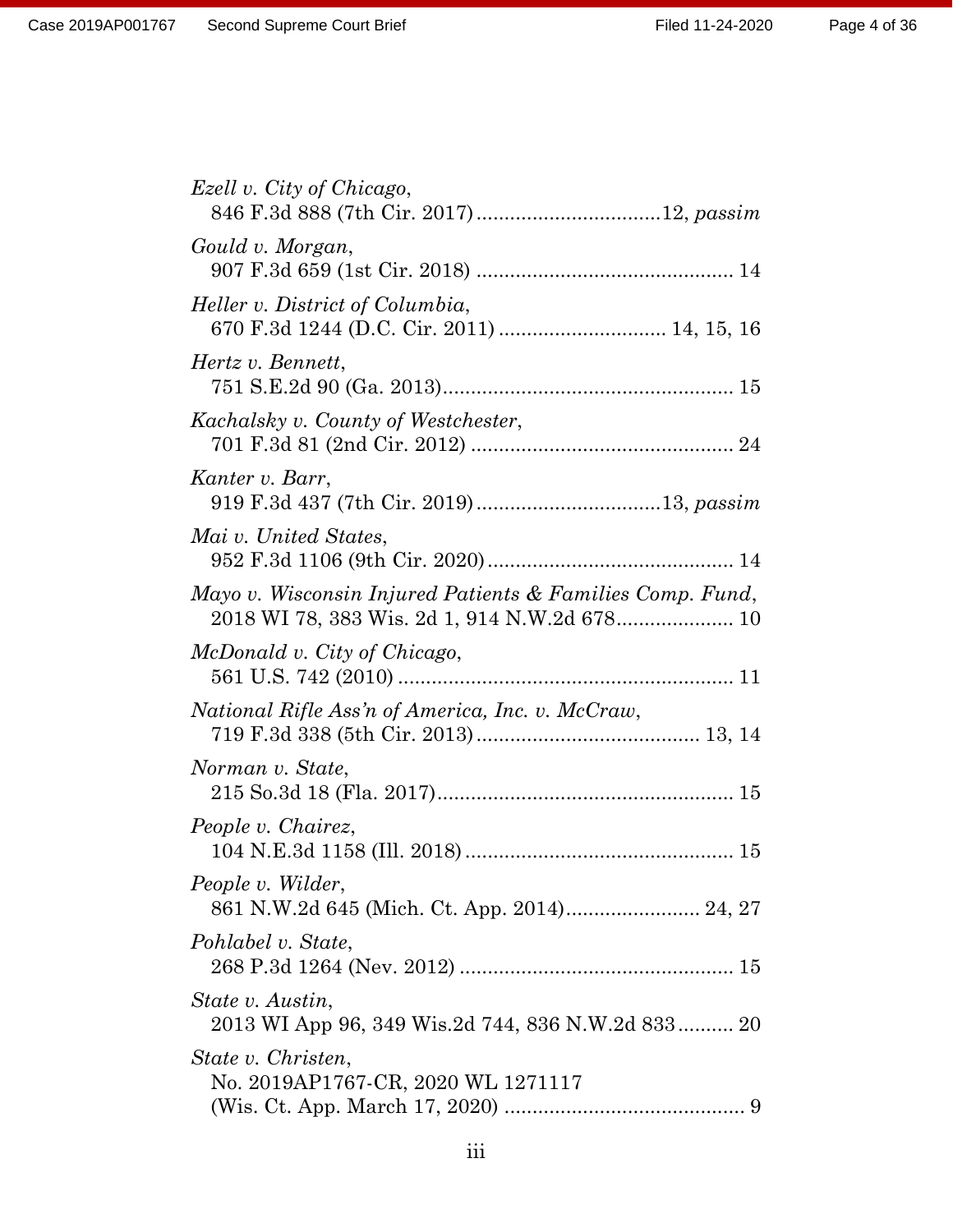| State v. DeCiccio,                                                        |
|---------------------------------------------------------------------------|
| State v. Herrmann,<br>2015 WI App 97, 366 Wis. 2d 312,                    |
| State v. LaCount,                                                         |
| State v. Luedtke,<br>2015 WI 42, 362 Wis. 2d 1, 863 N.W.2d 592 17         |
| <i>State v. McGuire,</i><br>2010 WI 91, 328 Wis. 2d 289, 786 N.W.2d 227 9 |
| State v. Perry,<br>181 Wis. 2d 43, 510 N.W.2d 722 (Ct. App. 1993) 16      |
| State v. Watkins,<br>2002 WI 101, 255 Wis. 2d 265, 647 N.W.2d 244 20      |
| State v. Weber,<br>132 N.E.3d 1140 (Ohio Ct. App. 2019)  24, 26, 27       |
| State v. Wood,<br>2010 WI 17, 323 Wis. 2d 321, 780 N.W.2d 63 10, 11, 29   |
| Stimmel v. Sessions,                                                      |
| <i>Teixeira v. County of Alameda,</i>                                     |
| United States v. Chester,                                                 |
| United States v. Chovan,                                                  |
| United States v. Focia,                                                   |
| United States v. Jimenez,                                                 |
| United States v. Marzzarella,                                             |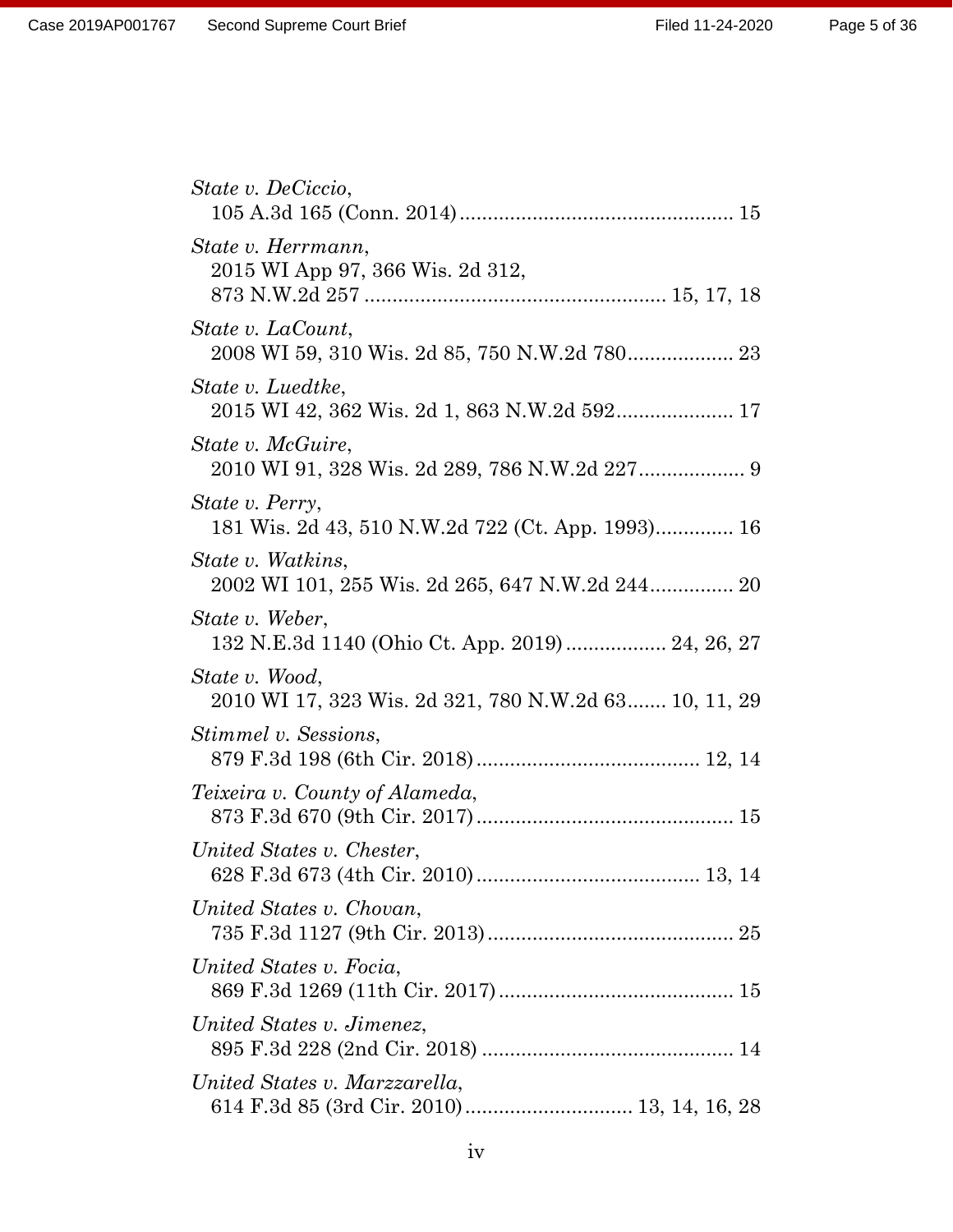| United States v. Reese,                                               |  |
|-----------------------------------------------------------------------|--|
| United States v. Skoien,                                              |  |
| United States v. Yancey,                                              |  |
| Wenke v. Gehl Co.,<br>2004 WI 103, 274 Wis. 2d 220, 682 N.W.2d 405 17 |  |

# **Statutes**

# **Constitutions**

|--|--|--|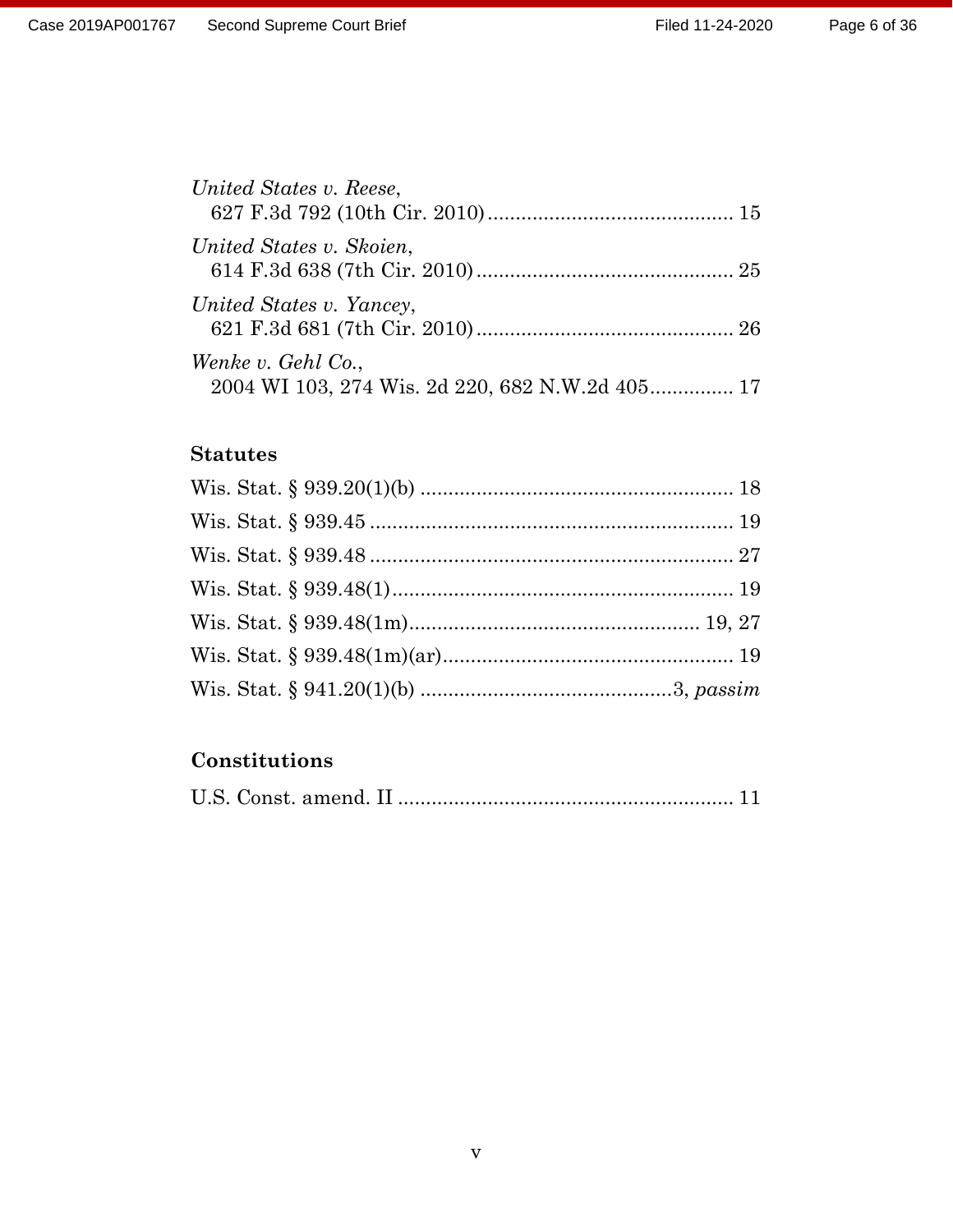#### **ISSUE PRESENTED**

Mitchell L. Christen, who was intoxicated, brandished a loaded firearm and threatened to shoot his roommate's invited guest. Christen was convicted of going armed while intoxicated in violation of Wis. Stat. § 941.20(1)(b), a misdemeanor, after a jury found that the State disproved selfdefense beyond a reasonable doubt.

Does the Second Amendment to the United States Constitution render Wis. Stat. § 941.20(1)(b) unconstitutional as applied to Christen?[1](#page-6-0)

The circuit court answered: "No."

The court of appeals answered: "No."

This Court should answer: "No."

#### **INTRODUCTION**

This case is about the State's ability to protect public safety by preventing intoxicated individuals from handling firearms. Christen got into an argument with his roommate after drinking. MA, an invited guest of Christen's roommates, approached Christen and asked him to relax, have fun, and join them for a drink. Christen, who was intoxicated, picked up a loaded firearm and threatened to shoot MA. Five minutes later, Christen entered the common area to retrieve a piece of string cheese and carried his firearm with him. MA disarmed

<span id="page-6-0"></span><sup>1</sup> Christen frames the issue as, "Does the consumption of a legal intoxicant void the Second Amendment's guarantee of the right to carry a firearm for the purpose of self-defense?" (Christen's Br. 5.) By framing the issue this way, Christen implicitly assumes what he is trying to prove—that he in fact acted in self-defense. The State agrees that intoxication does not void the fundamental right to armed self-defense in the home, but disagrees with Christen's claim that he picked up his firearm in self-defense.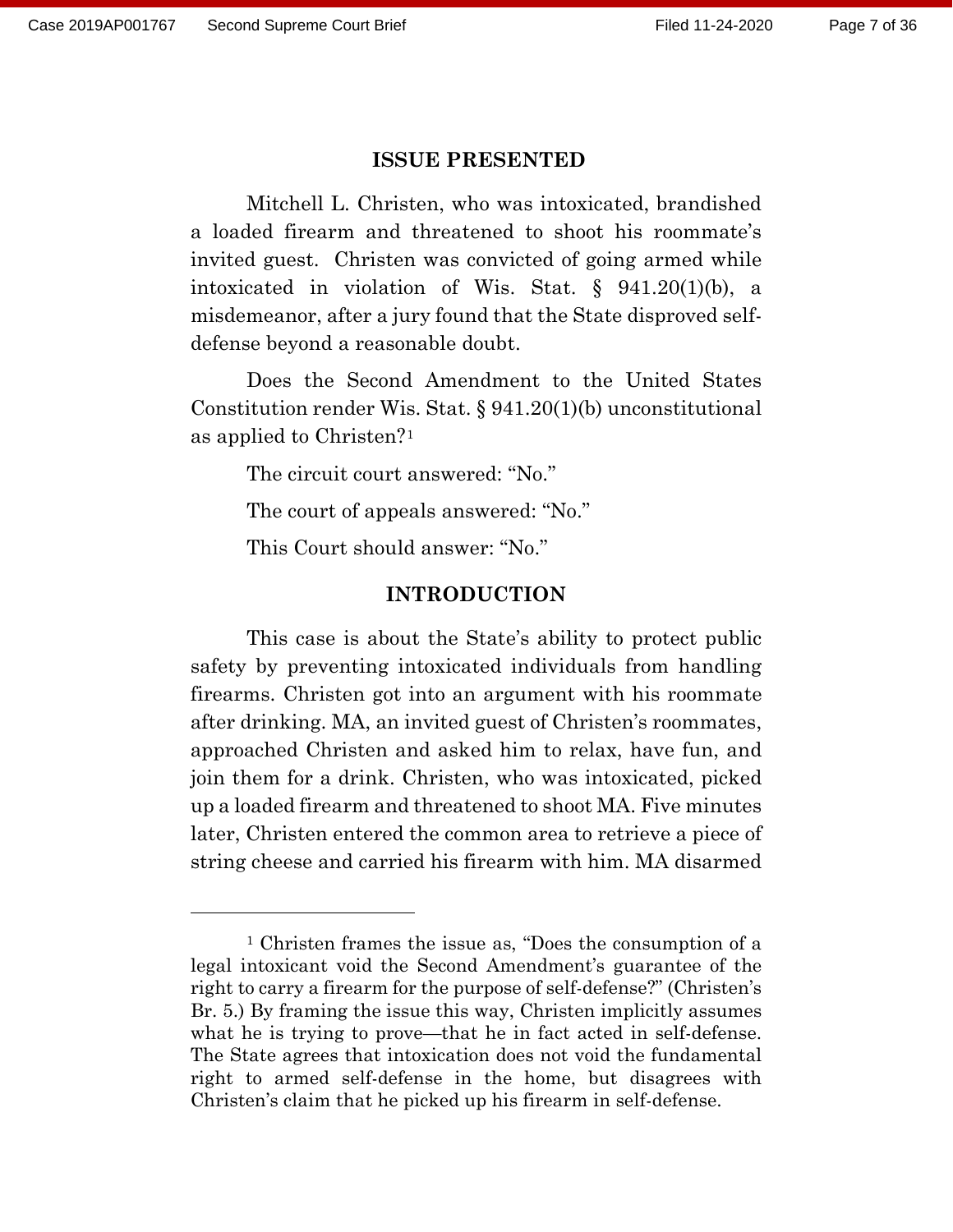him. Christen returned to his room, cocked his loaded shotgun, and called the police. The police quickly arrived and eventually persuaded Christen to put down his shotgun and leave the apartment.

Christen was charged with pointing a firearm at another, going armed while intoxicated, and disorderly conduct. He moved to dismiss the going armed while intoxicated count on the grounds that it violated his Second Amendment right. The circuit court denied his motion. At trial, the jury was instructed that the State was required to disprove self-defense beyond a reasonable doubt on each count. The jury found Christen guilty of going armed while intoxicated and disorderly conduct. Christen appealed his conviction for intoxicated use of a firearm and asserted that the statute violated the Second Amendment as applied to him. The court of appeals rejected his as-applied challenge. Christen then filed a petition for review with this Court, which was granted.

Christen is not entitled to any relief. Courts review Second Amendment challenges using a well-established twostep test. The first step is to determine whether the challenged law falls outside the scope of the Second Amendment as traditionally understood. If it does not, the second step is to determine to appropriate level of scrutiny by determining whether the challenged law burdens the core Second Amendment right to self-defense in the home. Laws that do not substantially burden the core right are subject to intermediate scrutiny.

The challenged statute in this case did not burden Christen's core right to self-defense in the home. The statutory scheme contains an exception for self-defense, and the jury found that Christen did not act in self-defense. The statute is therefore subject to intermediate scrutiny. Because the statute is substantially related to the important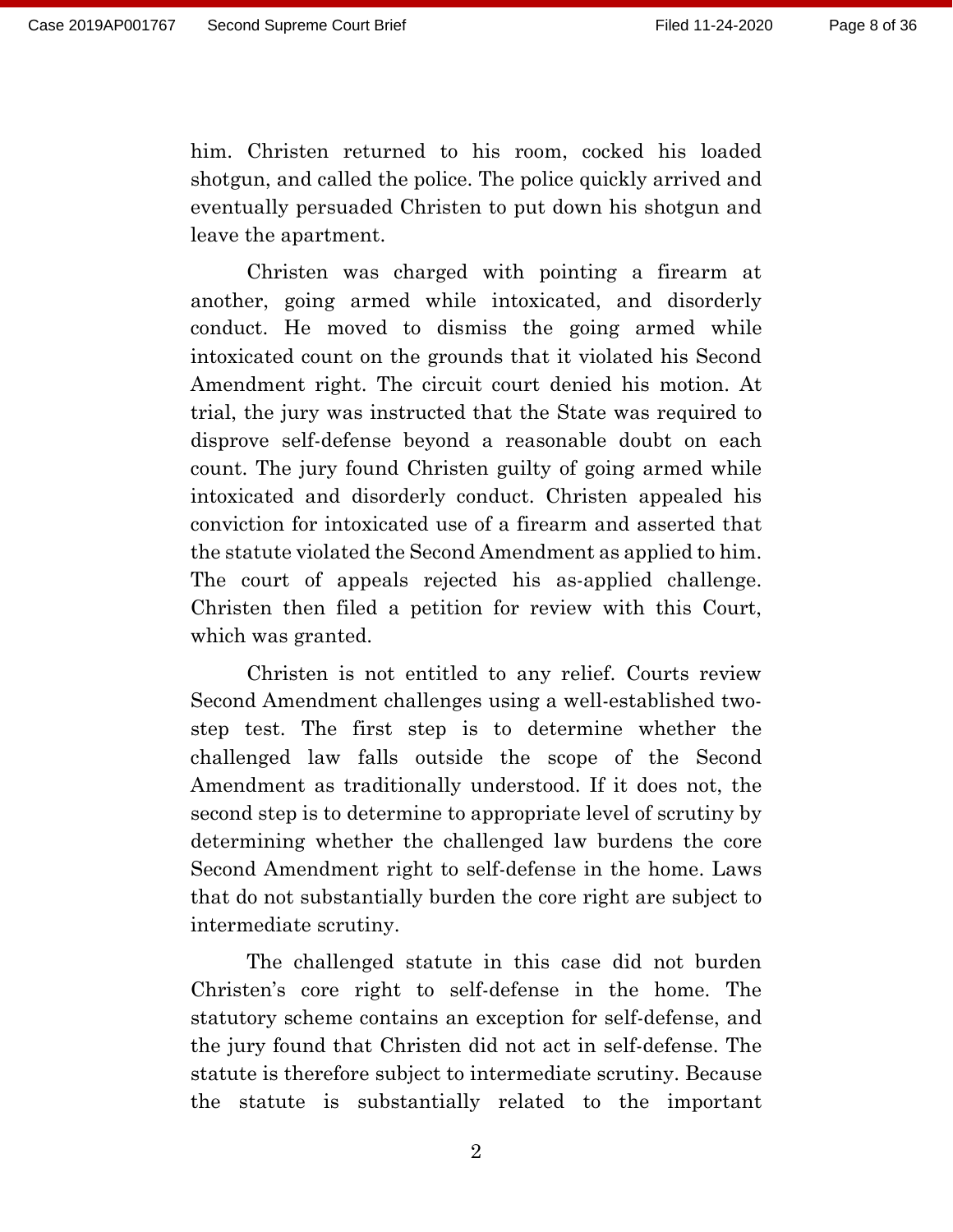governmental objective of protecting public safety, the statute does not violate the Second Amendment as applied to Christen.

### **STATEMENT ON ORAL ARGUMENT AND PUBLICATION**

As with any case significant enough to warrant this Court's review, oral argument and publication are appropriate.

#### **STATEMENT OF THE CASE**

In the early morning of February 3, 2018, police responded to Christen's King Street apartment in Madison after he called 911 to report a stolen firearm. (R. 2:2–3.) Christen's two roommates and their two friends all exited the apartment and informed police that Christen was intoxicated and had threatened them with his firearms. (R. 2:2–3.) Christen was charged with pointing a firearm at another, going armed while intoxicated, and disorderly conduct. (R. 2:1.)

Christen moved to dismiss the going armed while intoxicated count on the grounds that the Second Amendment rendered Wis. Stat. § 941.20(1)(b) unconstitutional as applied to him and to anyone else who is armed and intoxicated inside his home. (R. 17.) The circuit court denied Christen's motion to dismiss. (R. 109:23.) The case proceeded to a jury trial beginning on October 15, 2018 (R. 113) where the following evidence was presented.

Madison police officer Eric Prey testified that at 3:22 a.m. on February 3, 2018, he responded to 211 King Street in Madison after a caller stated that a Turkish male took his gun and left the apartment. (R. 114:76–77.) Four individuals then exited the apartment one by one. (R. 114:82.) MA was the first to exit the apartment, followed by KL, BH, and CR.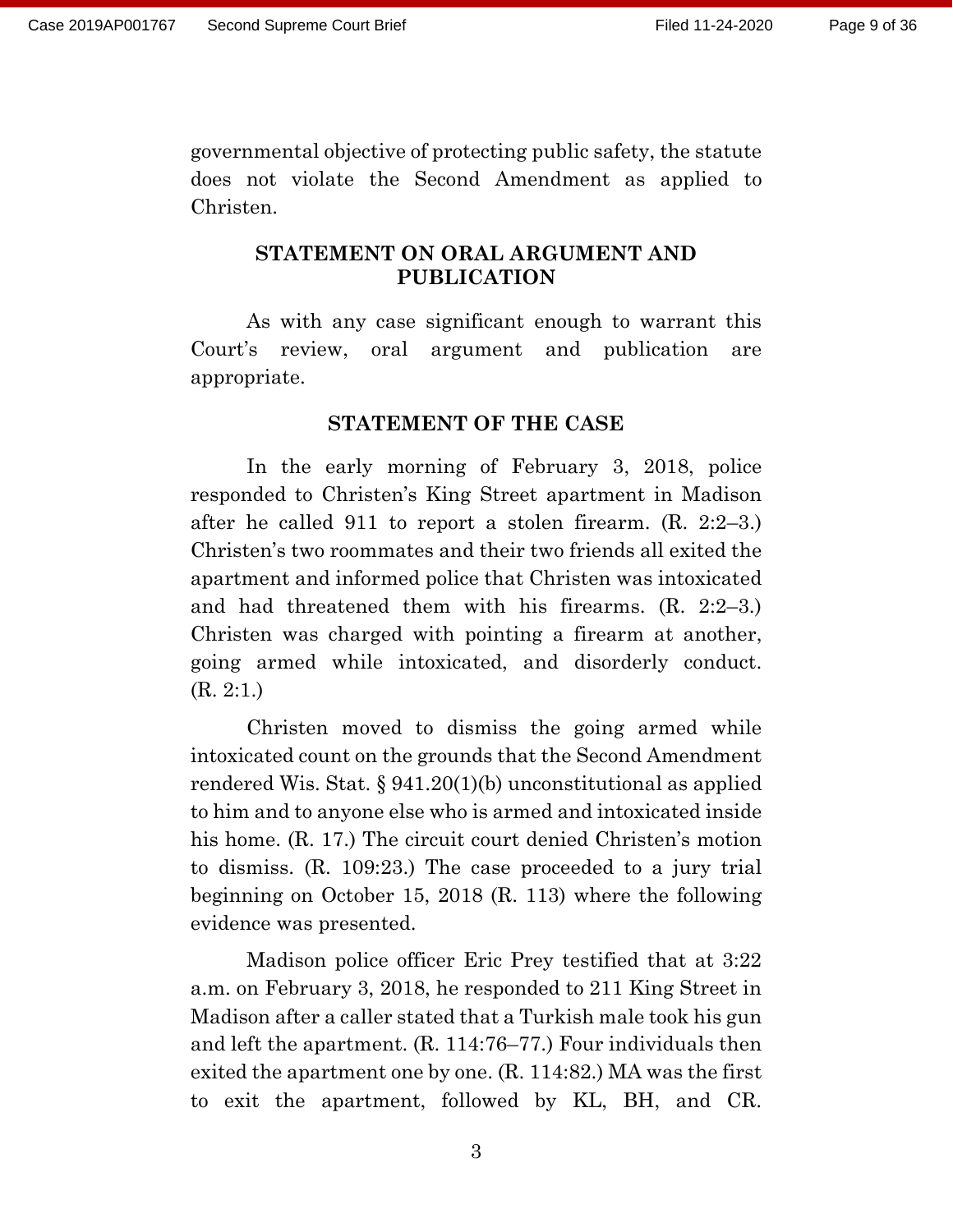(R. 114:82–90.) When BH exited, he excitedly stated, "Mitch is in there with a loaded shotgun." (R. 114:89.) MA, KL, BH, and CR were all unarmed. (R. 114:91.) Christen remained alone in the apartment on the phone with the police for approximately 30 more minutes before he agreed to exit the apartment unarmed. (R. 114:93–94.)

Police searched the apartment and found a loaded 12 guage shotgun on Christen's bed. (R. 114:98–99.) KL informed the police that he had disassembled the handgun and placed it in the kitchen cabinet. (R. 114:104.) Police retrieved the disassembled gun from the cabinet. (R. 114:104.) Officer Prey testified that he noticed an odor of intoxicants coming from Christen's mouth and that Christen's eyes were "glassy and bloodshot." (R. 114:107–08.) Christen told police that he had the handgun tucked into his pants and that MA was the one who took it. (R. 114:122.) Christen was then arrested and brought to the booking area of the jail, where he eventually claimed he armed himself in self-defense. (R. 114:123.) Officer Doroteo Cano testified that the bullets found in the handgun were hollow-point bullets, which are designed to cause "maximum injury." (R. 114:145–46.)

CR testified that he, BH, and Christen were all roommates in the King Street apartment. (R. 114:153.) He explained that the roommates had occasional verbal arguments about unwashed dishes and similar issues, but never any physical altercations. (R. 114:155.) He testified that on the night of the crime, Christen and BH were arguing over dishes. (R. 114:157–158.) CR, BH, and their friend KL then left and went to a bar. (R. 114:159.) When the three of them returned to the apartment, MA came over to join them. (R. 114:161–62.) Christen let MA inside and said, "Here's the asshole roommates you were looking for." (R. 114:162.)

MA went to use the bathroom, which required him to pass by Christen's bedroom. (R. 114:164.) CR testified that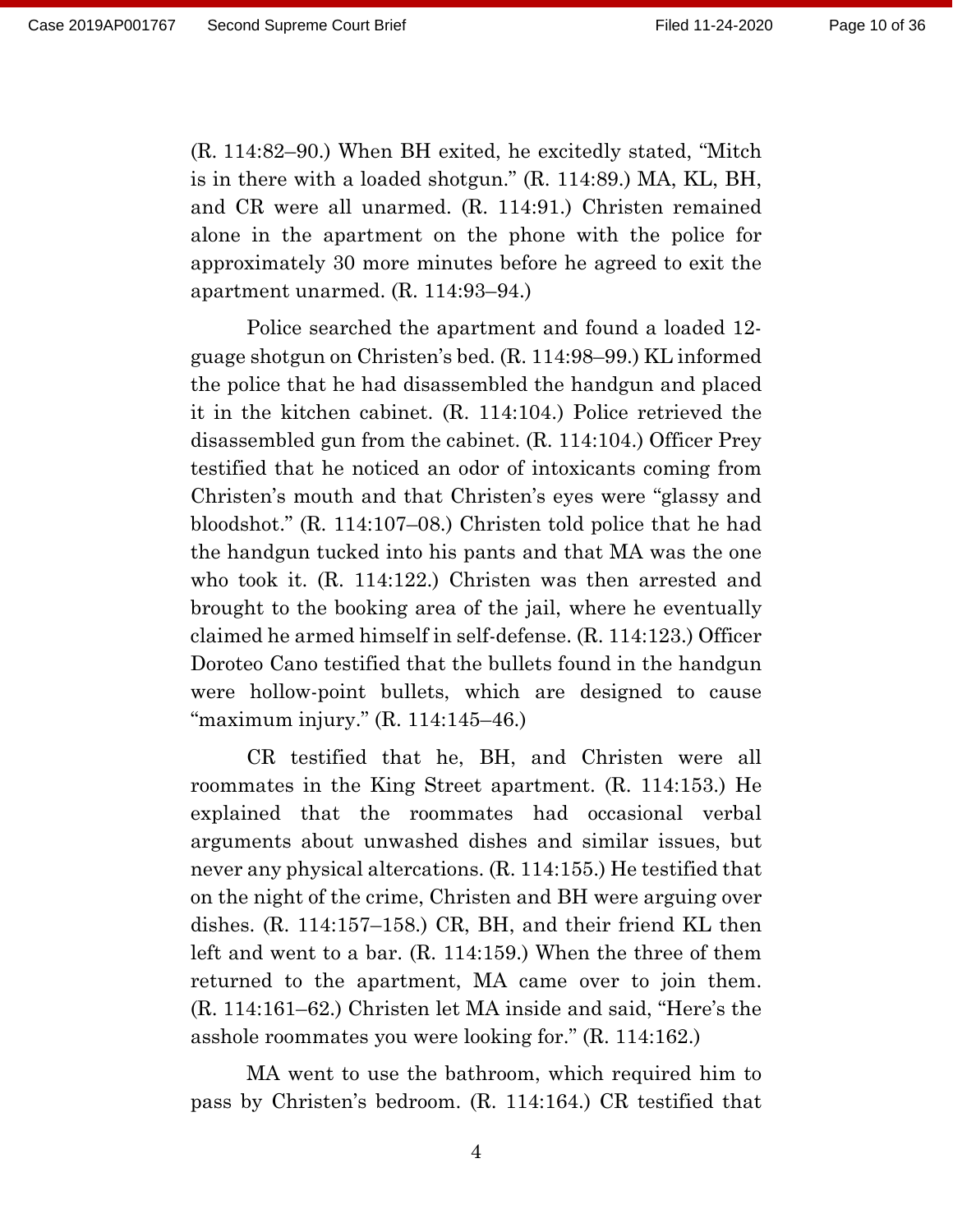MA stopped in front of Christen's room and began taking to him. (R. 114:164.) CR then saw a gun, and MA shut the door and said, "fucking roommate just pulled a gun on me." (R. 114:164–65.) Christen then came out of his room in his underwear with the firearm tucked into his waistband. (R. 114:166–67.) MA was able to disarm him, and KL disassembled the gun. (R. 114:167.) Christen then returned to his room, and CR testified that he heard Christen cock his shotgun. (R. 114:168.) Christen called the police. (R. 114:170.) CR testified that Christen was acting "irrational" and "less than sober" and "shouldn't have been handling a gun." (R. 114:170–71.)

MA testified that he was a Saudi Arabian citizen living in Wisconsin who became friends with CR two years earlier. (R. 115:9.) On the night of the crime, he went over to the apartment and drank beer in the living room with CR, BH, and KL. (R. 115:12–13.) He testified that he knew Christen was upset, so he walked to the door of Christen's room and said, "hey, just take it easy, have fun with us." (R. 115:13.) He asked Christen to join them in the living room. (R. 115:13.) Christen responded by picking up a gun and saying, "get out of here or I will shoot you." (R. 115:13.) MA then closed Christen's door and retreated to the kitchen. (R. 115:14.) He testified that Christen then "darted" out in his underwear with the gun in his waistband. (R. 115:13–14.) MA disarmed him and pushed him away. (R. 115:15.) He then left the apartment and the police arrived. (R. 115:17–18.) On crossexamination, MA was asked whether he had pushed Christen earlier that night while breaking up an argument between Christen and CR. (R. 115:21.) He denied ever pushing Christen before Christen threatened to shoot him. (R. 115:21.) Officer Prey then testified that when MA left the apartment, MA told him that Christen pointed a gun at him. (R. 115:27.)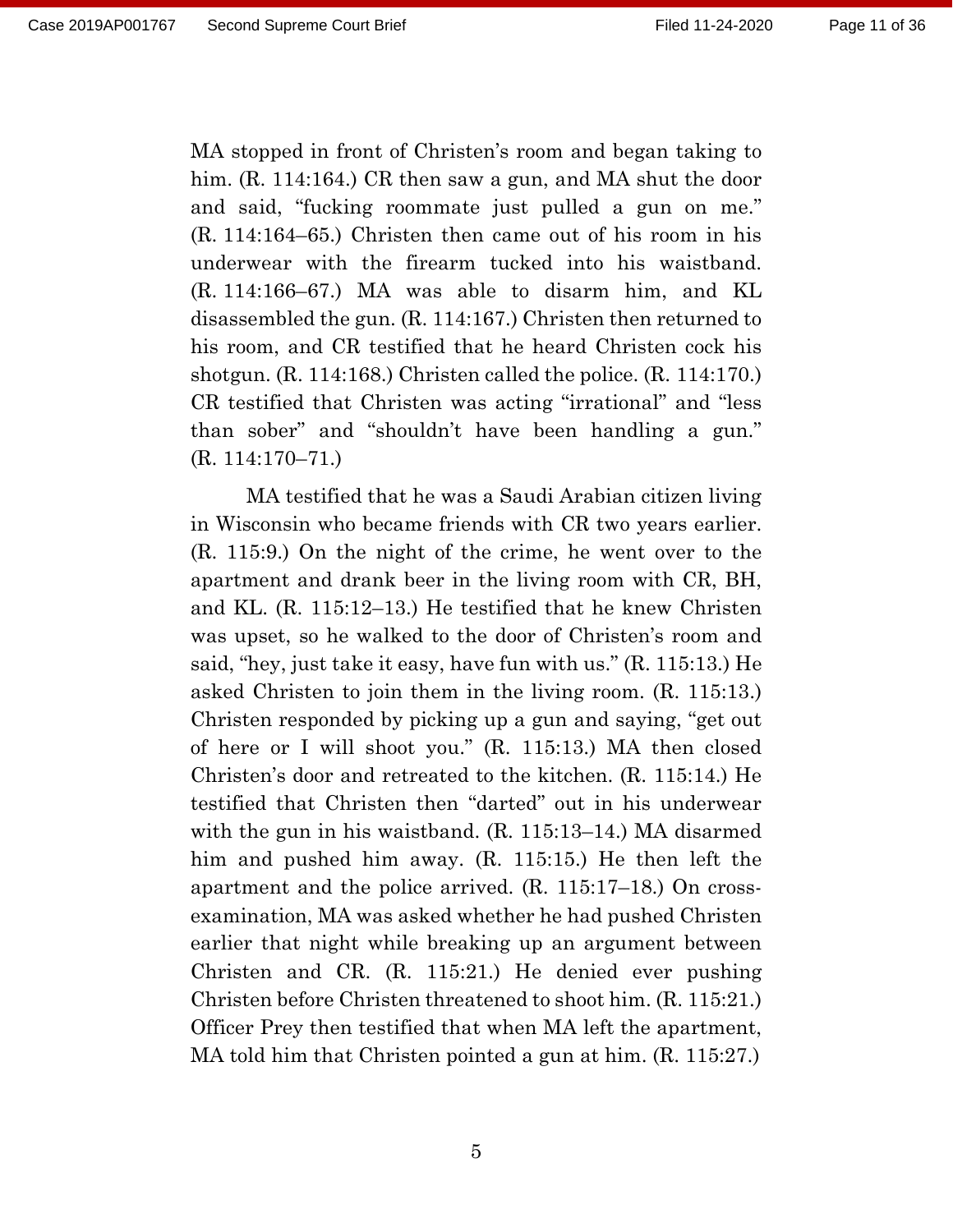BH testified that he was Christen's friend for five to six years and that the three roommates had never had a physical altercation. (R. 115:35–36.) He testified that before he, CR, and KL left for the bar that night, Christen said "[s]omething aggressive" to CR and called CR's mother a "piece of trash drunk." (R. 115:39.)

BH testified that after they returned from the bar and MA came over, MA went to Christen's room, then left and appeared distraught. (R. 115:42–43.) BH later saw Christen leave his room wearing "white briefs," but turned away and continued watching TV. (R. 115:45–46.) He then heard a "commotion and a [] door slam" and saw KL taking apart a gun. (R. 115:46.)

A recording of Christen's 911 call was played for the jury (R. 115:59) and the CD and transcript of the call were entered as evidence (R. 78; 79). The call lasted approximately 20 minutes. (R. 78.) During the call, Christen told the dispatcher, "If someone comes through this door, they're getting a fucking face full of lead." (R. 78:2.) He told the police that MA took his gun. (R. 78:1.) Christen denied that he ever threatened MA with the gun. (R. 78:9.) When asked whether MA attacked him before he picked up his gun, Christen replied, "Not physically." (R. 78:9.)

Police sergeant Nathan Becker spoke with Christen on the phone after Christen spoke with 911 dispatch. (R. 115:69.) He testified that Christen appeared "worked up" and "paranoid." (R. 115:69.) Christen claimed that he could hear people moving around the apartment several minutes after everyone else had left. (R. 115:69.) Sergeant Becker was able to convince him to leave the shotgun in his room and come downstairs, where he laid prone on the ground without being asked. (R. 115:69–70.)

6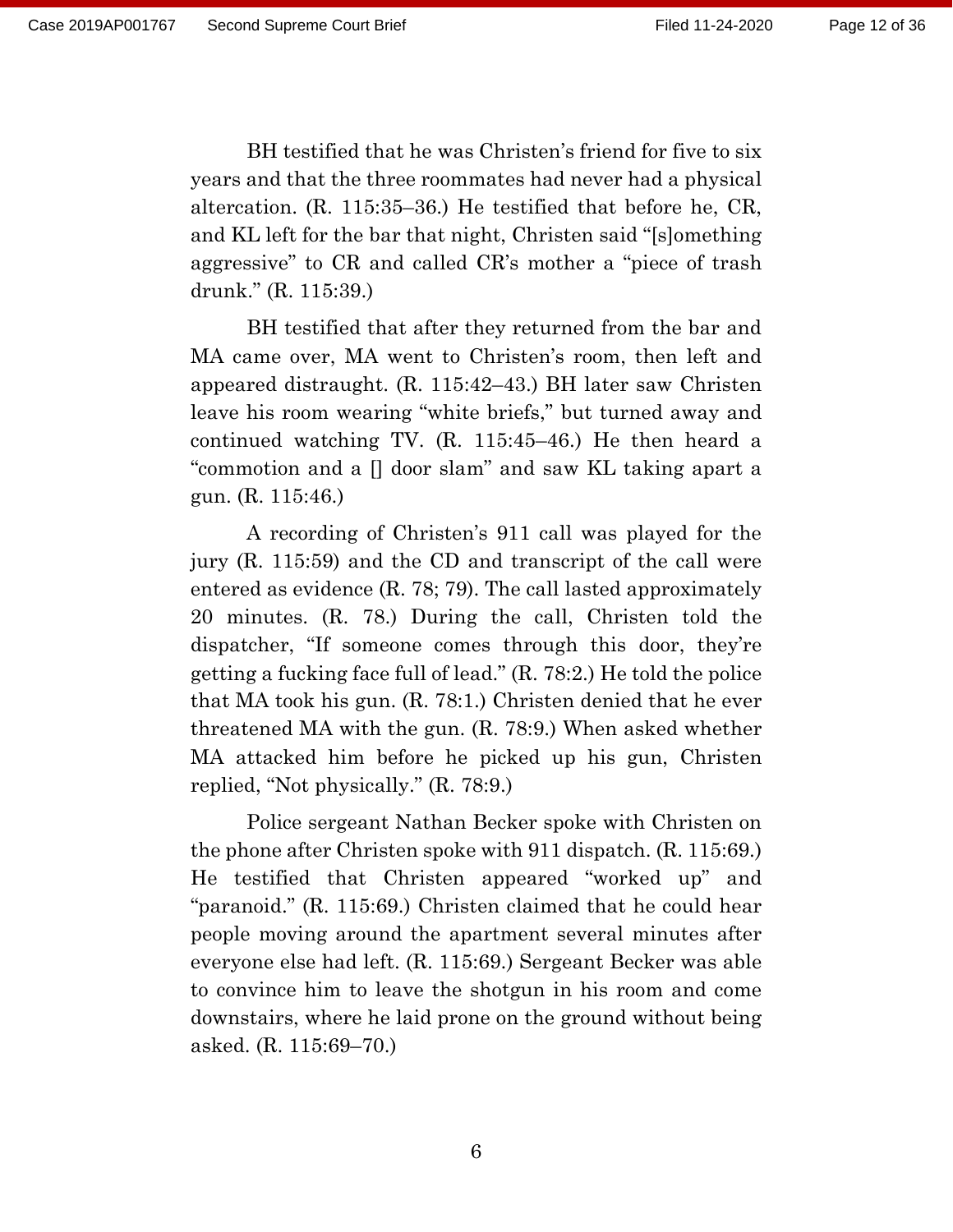Christen testified that the roommate situation between himself, CR, and BH was in "[r]apid decline" and claimed BH had acted violently several times after drinking. (R. 116:15– 17.) He claimed that on one occasion BH shoved him and "hit [CR]," forcing CR to lock himself in the bathroom. (R. 116:16.) He claimed that on another occasion, he heard BH loudly cursing and throwing his safe or some other heavy object into the walls. (R. 116:17.) He also testified that BH "broke the radiator in his bedroom" and speculated that he must have "hit it with whatever object he was throwing around and it must have bent the valve." (R. 116:51.) He additionally claimed BH asked him to shoot him during a "drunken stupor." (R. 116:17.)

Christen testified that on the night of the crime, he went to dinner with his uncle and had "a couple of drinks." (R. 116:19.) He then went to a bar from there before returning to the apartment. (R. 116:19.) He estimated that he had four beers and one shot of liquor throughout the night. (R. 116:58– 59.) He returned home and had an argument with CR and BH, after which CR and BH left the apartment. (R. 116:20.)

When CR, BH, and KL returned to the apartment later that night, Christen testified that he got into an argument with CR. (R. 116:22.) He admitted that he insulted CR's mother and claimed that this caused MA to get in between them. (R. 116:23.) He claimed that MA, using his chest, pushed him into the door frame. (R. 116:23.) Christen testified that he pointed to his gun, which caused MA and CR to back up. (R. 116:23.) Later, MA came back toward Christen's room and opened his door. (R. 116:24.) Christen testified that when MA opened the door, Christen picked up his gun, "held it sideways towards the wall away from" MA, and told MA to leave. (R. 116:24.) After MA closed the door and left, Christen began recording a video on his cell phone, which was played for the jury. (R. 116:24–26.)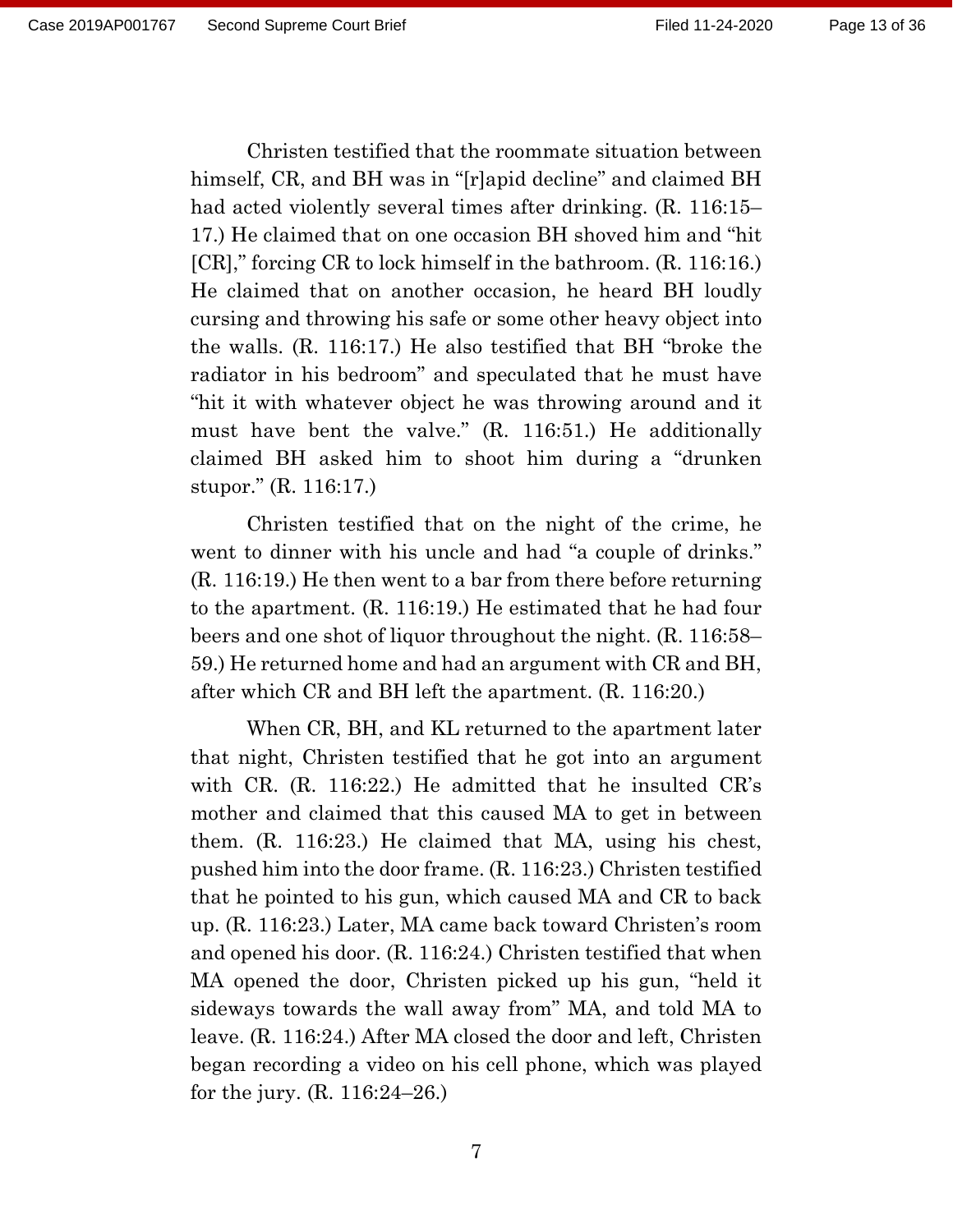Christen begins the video by saying, "If someone comes through this door I will shoot them." (R. 80:2.) MA can be heard outside the door threatening to call the police. (R. 80:2.) Christen tells MA to "get the fuck out of here," and MA tells him, "be nice man, be nice." (R. 80:2.) Christen later says that those in the apartment should leave because "it would just be smart for them." (R. 80:2.) Minutes later, he calmly announces that he is going to the kitchen with his gun because he does not "trust anybody in this house." (R. 80:3.) When Christen walks into the kitchen, the video shows two individuals standing near the refrigerator talking with one another. (R. 55 Ex. 26 at 6:30–7:00.) The footage then becomes jostled and unclear at the point when MA disarms Christen. (R. 55 Ex. 26 at 6:45–7:30.) Christen is then seen cocking a large shotgun. (R. 55 Ex. 26 at 7:15–8:00.)

On cross-examination, Christen was asked about his claim that BH had pushed him and "hit" CR, forcing CR to lock himself in the bathroom. (116:42–43.) Christen changed his story and asserted that BH actually picked up a large drying rack full of clothing and threw it at CR. (R. 116:42–43.) Both CR and BH testified that to the best of their knowledge, the alleged drying rack incident never occurred. (R. 116:85– 86.) CR testified that he never locked himself in the bathroom and would not have been scared of BH. (R. 116:93.) CR also testified that MA did not get in between Christen and himself to break up an argument and that MA did not give Christen a chest bump. (R. 116:96.) BH testified that contrary to Christen's story, he never damaged the radiator—the valve simply leaked because it was old. (R. 116:87.) CR testified that the previous tenants had told them the radiator leaked. (R. 116:95.) Both CR and BH denied that BH ever asked Christen to shoot him. (R. 116:88, 95.)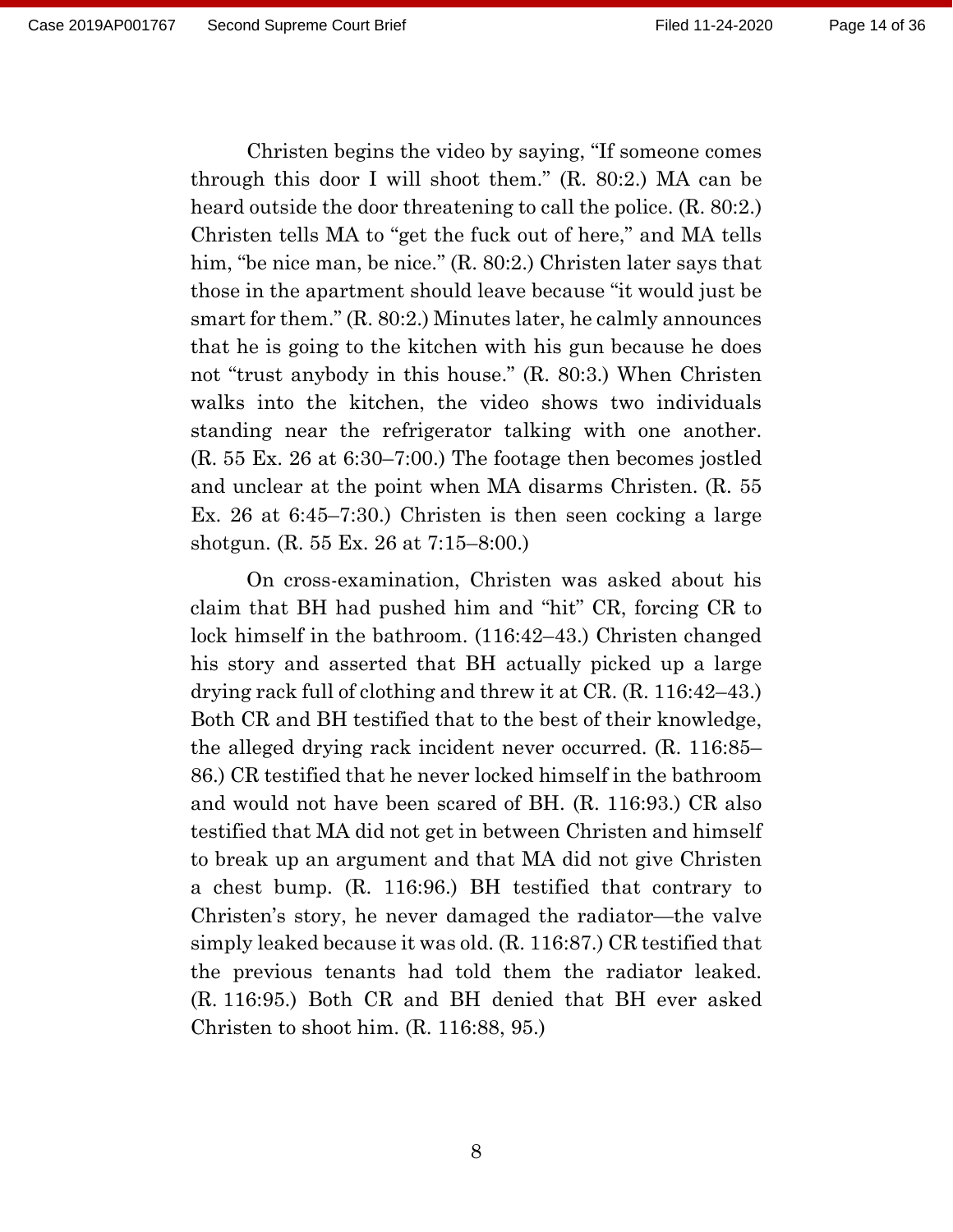The jury was read a self-defense instruction on each count. The circuit court told the jury that in order to find Christen guilty, it was required to find beyond a reasonable doubt that Christen did not act lawfully in self-defense. (R. 116:122–24, 128–29, 132–33.) The jury found Christen guilty of going armed while intoxicated and disorderly conduct. (R. 86; 87.) He was found not guilty of pointing a firearm at another. (R. 85.) Christen was sentenced to four months in the Dane County Jail on the going armed while intoxicated count, with his sentence stayed pending appeal. (R. 100:1.)

Christen appealed his conviction on the going armed while intoxicated count. He asserted that Wis. Stat. § 941.20(1)(b) was unconstitutional as applied to him. *State v. Christen*, No. 2019AP1767-CR, 2020 WL 1271117 (Wis. Ct. App. March 17, 2020) (unpublished) (R-App. 101–102). The court of appeals concluded that Christen's brief "relie[d] entirely on hypotheticals about those who do *not* endanger the safety of others, and avoid[ed] even attempting to address the facts of his own case." *Christen*, 2020 WL 1271117 at \*2, (R App. 101). The court of appeals held that Christen's failure to address the facts of his own case was "so complete that I do not need to address the standard of review or other points referenced in his brief." *Christen*, 2020 WL 1271117 at \*2, (R. App. 101). The court of appeals therefore affirmed the circuit court's denial of Christen's motion to dismiss. *Christen*, 2020 WL 1271117 at \*2 (R-App. 101).

Christen filed a petition for review, which this Court granted.

#### **STANDARD OF REVIEW**

"The constitutionality of a statute is a question of law" that this Court reviews de novo. *State v. McGuire*, 2010 WI 91, ¶ 25, 328 Wis. 2d 289, 786 N.W.2d 227.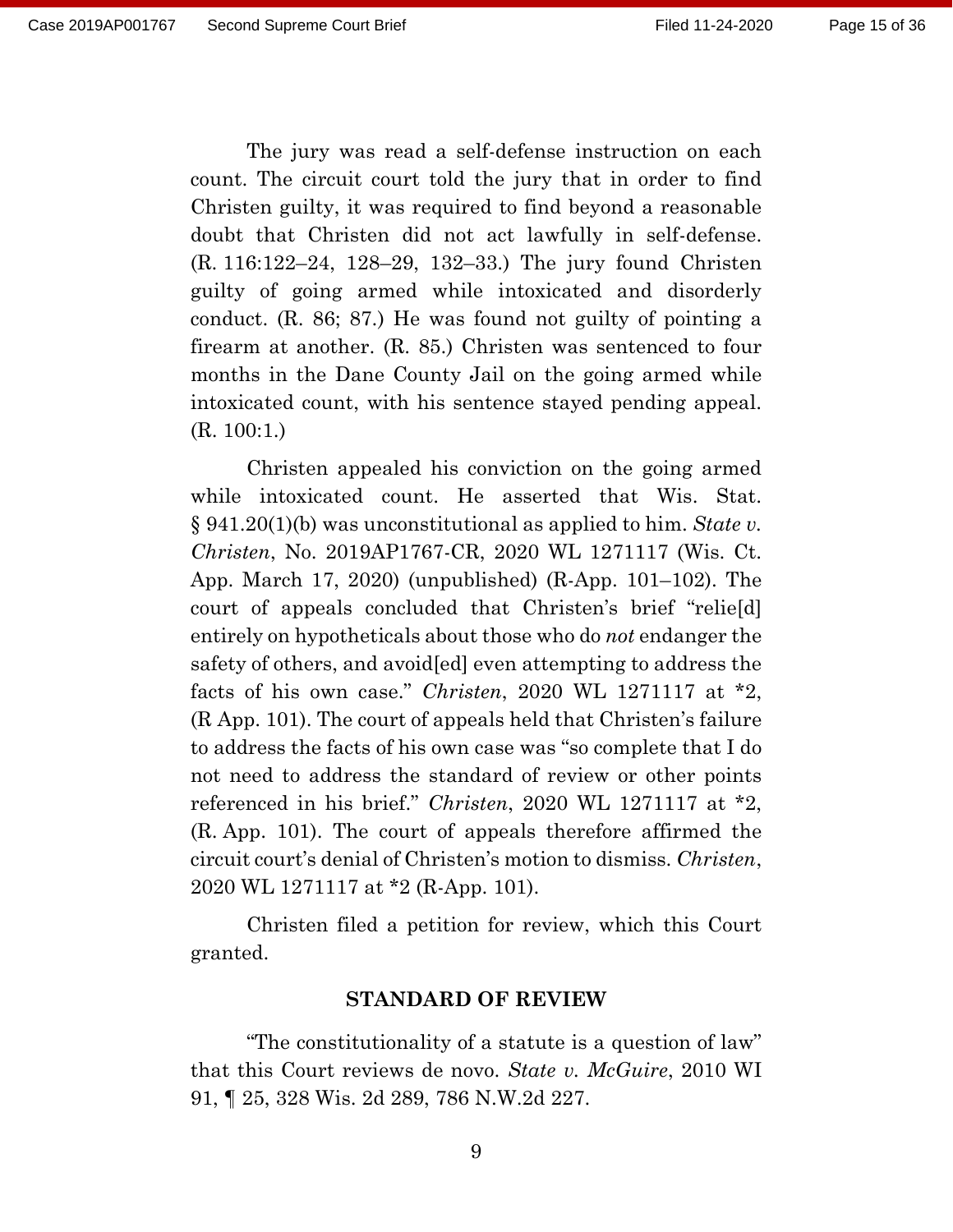#### **ARGUMENT**

**I. Wis. Stat. 941.20(1)(b) is constitutional as applied to Christen because it does not burden his fundamental Second Amendment right to armed self-defense.**

Statutes that do not substantially burden the core Second Amendment right to armed self-defense are subject to intermediate scrutiny. Wisconsin Stat. § 941.20(1)(b) did not burden Christen's right to armed self-defense. Because Wis. Stat.  $\S$  941.20(1)(b) is substantially related to an important government objective, it survives intermediate scrutiny and is therefore constitutional as applied to Christen.

**A. An as-applied challenge requires a defendant to prove that a statute actually violated his constitutional rights based on the particular facts of his case.**

There are two types of constitutional challenges to a statute: facial challenges and as-applied challenges. A party making a facial challenge must prove that the statute cannot constitutionally "be enforced 'under any circumstances.'" *State v. Wood*, 2010 WI 17, ¶ 13, 323 Wis. 2d 321, 780 N.W.2d 63 (citation omitted). A successful facial challenge renders a law "void 'from its beginning to the end.'" *Id* (citation omitted)

An as-applied challenge, in contrast, questions only the constitutionality of a statute "on the facts of a particular case or [as applied] to a particular party." *Mayo v. Wisconsin Injured Patients & Families Comp. Fund*, 2018 WI 78, ¶ 27, 383 Wis. 2d 1, 914 N.W.2d 678 (citation omitted). For this reason, an as-applied challenge requires this Court to "assess the merits of the challenge by considering the facts of the particular case in front of [this Court], 'not hypothetical facts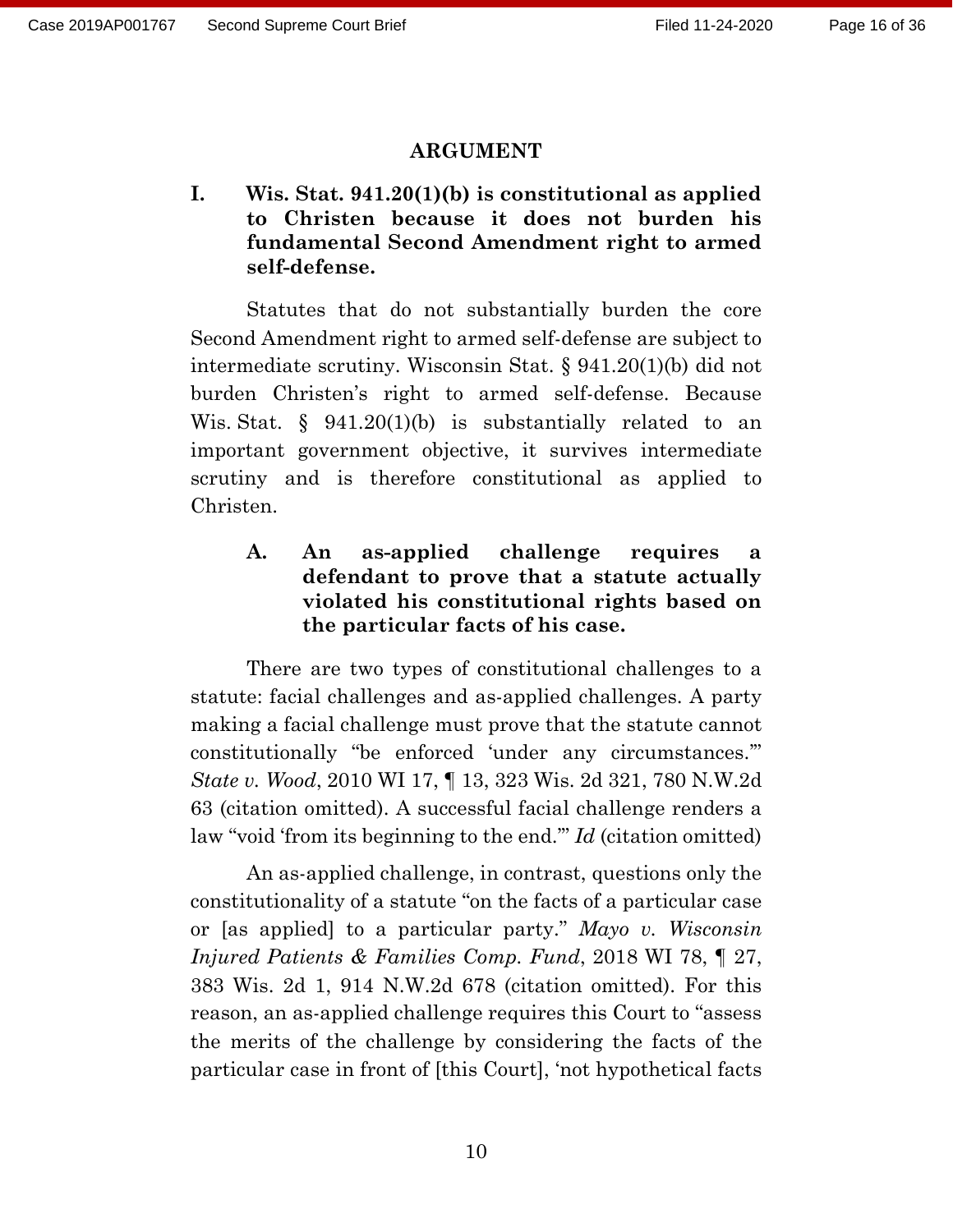in other situations.'" *Wood*, 323 Wis. 2d 321, ¶ 13 (citation omitted).

Christen's Second Amendment challenge to Wis. Stat. § 941.20(1)(b) is an as-applied challenge, not a facial challenge. (Christen's Br. 12, 17.) For this reason, he cannot succeed by showing that the statute may violate other defendants' Second Amendment right under different facts. He must instead prove that his own Second Amendment right to armed self-defense was actually violated under the specific facts of this case. *Wood*, 323 Wis. 2d 321, ¶ 13.

# **B. Firearm restrictions that do not burden the core Second Amendment right to bear arms for self-defense in the home are subject to intermediate scrutiny**

The Second Amendment to the United States Constitution states: "A well regulated Militia, being necessary to the security of a free State, the right of the people to keep and bear Arms, shall not be infringed." U.S. Const. amend. II. The United States Supreme Court held in *District of Columbia v. Heller (Heller I)*, 554 U.S. 570, 592, 634–35 (2008), that the Second Amendment right to keep and bear arms is an individual right and that the "core" right protected by the Second Amendment is "the right of law-abiding, responsible citizens to use arms in defense of hearth and home."

Two years later, the United States Supreme Court held that the Due Process Clause of the Fourteenth Amendment protects the Second Amendment right to keep and bear arms against state infringement. *McDonald v. City of Chicago*, 561 U.S. 742, 750 (2010). The Supreme Court reaffirmed that individual self-defense is "the central component" of the Second Amendment right. *Id.* at 767 (citation omitted). "[I]t has always been widely understood that the Second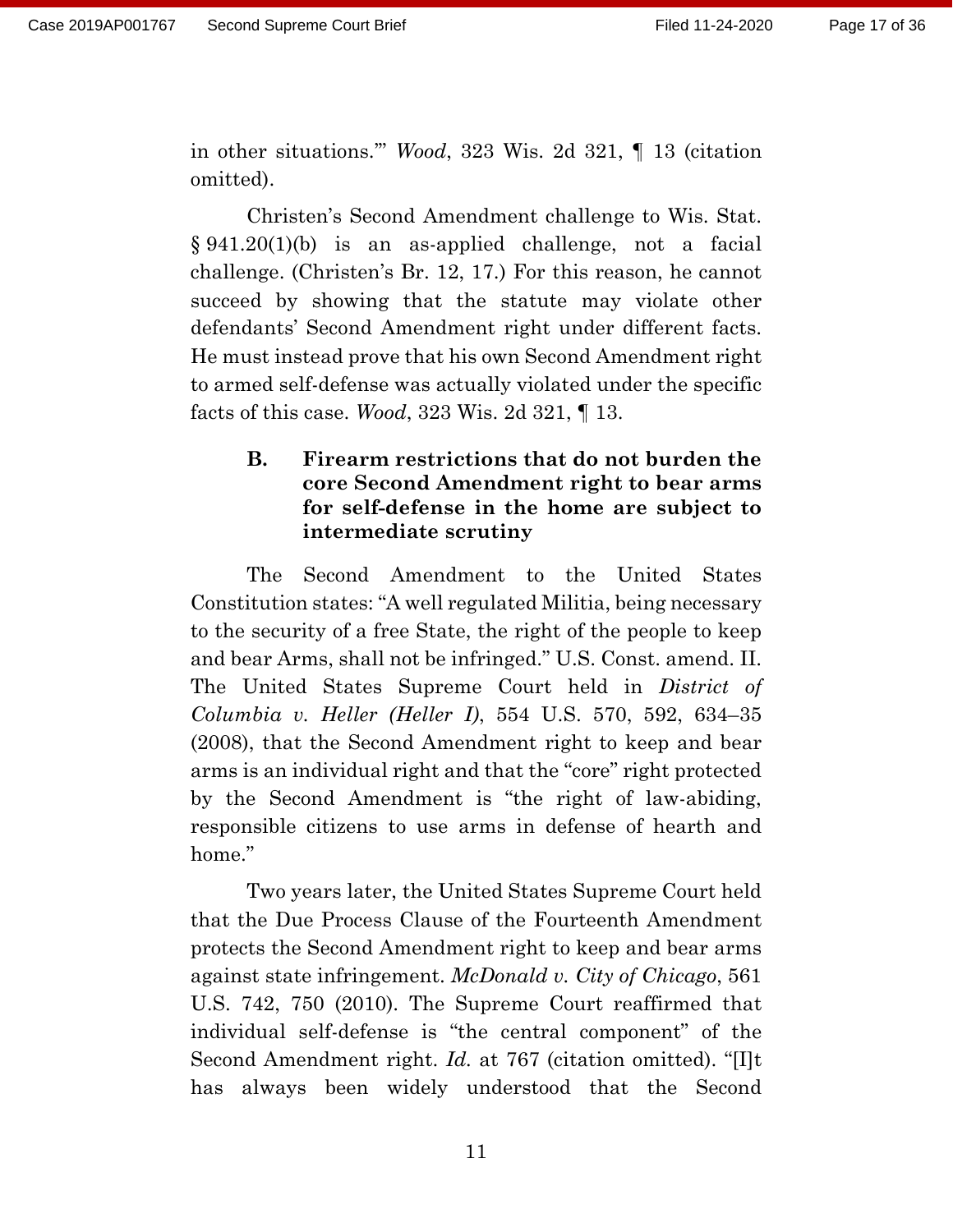Amendment, like the First and Fourth Amendments, codified a *pre-existing* right"—the amendment presupposed the existence of the right and declares only that it "shall not be infringed." *Heller*, 554 U.S. at 592.

Like most rights, however, "the right secured by the Second Amendment is not unlimited." *Heller*, 554 U.S. at 626. The Second Amendment does not guarantee "a right to keep and carry any weapon whatsoever in any manner whatsoever and for whatever purpose." *Id.* The *Heller* court explained, for example, that the Second Amendment did not invalidate "prohibitions on the possession of firearms by felons and the mentally ill, or laws forbidding the carrying of firearms in sensitive places such as schools and government buildings, or laws imposing conditions and qualifications on the commercial sale of arms." *Id.* at 626–27. The Supreme Court did not specify a framework for determining the level of scrutiny to apply when analyzing Second Amendment challenges. *Id.* at 628. The Supreme Court did explain, however, that rational basis would be inappropriate because it would make the Second Amendment "redundant with the separate constitutional prohibitions on irrational laws." *Id.* at 628 n.27.

In the years following *Heller* and *McDonald*, the federal circuits have been presented with numerous Second Amendment challenges and have reached an overwhelming consensus on the framework for analyzing them. The circuit courts have developed a two-step approach. The first step is to answer the threshold question of "whether the regulated activity falls within the scope of the Second Amendment." *Ezell v. City of Chicago* (*Ezell II*), 846 F.3d 888, 892 (7th Cir. 2017); *see also Stimmel v. Sessions*, 879 F.3d 198, 204 (6th Cir. 2018). "This is a textual and historical inquiry; if the government can establish that the challenged law regulates activity falling outside the scope of the right as originally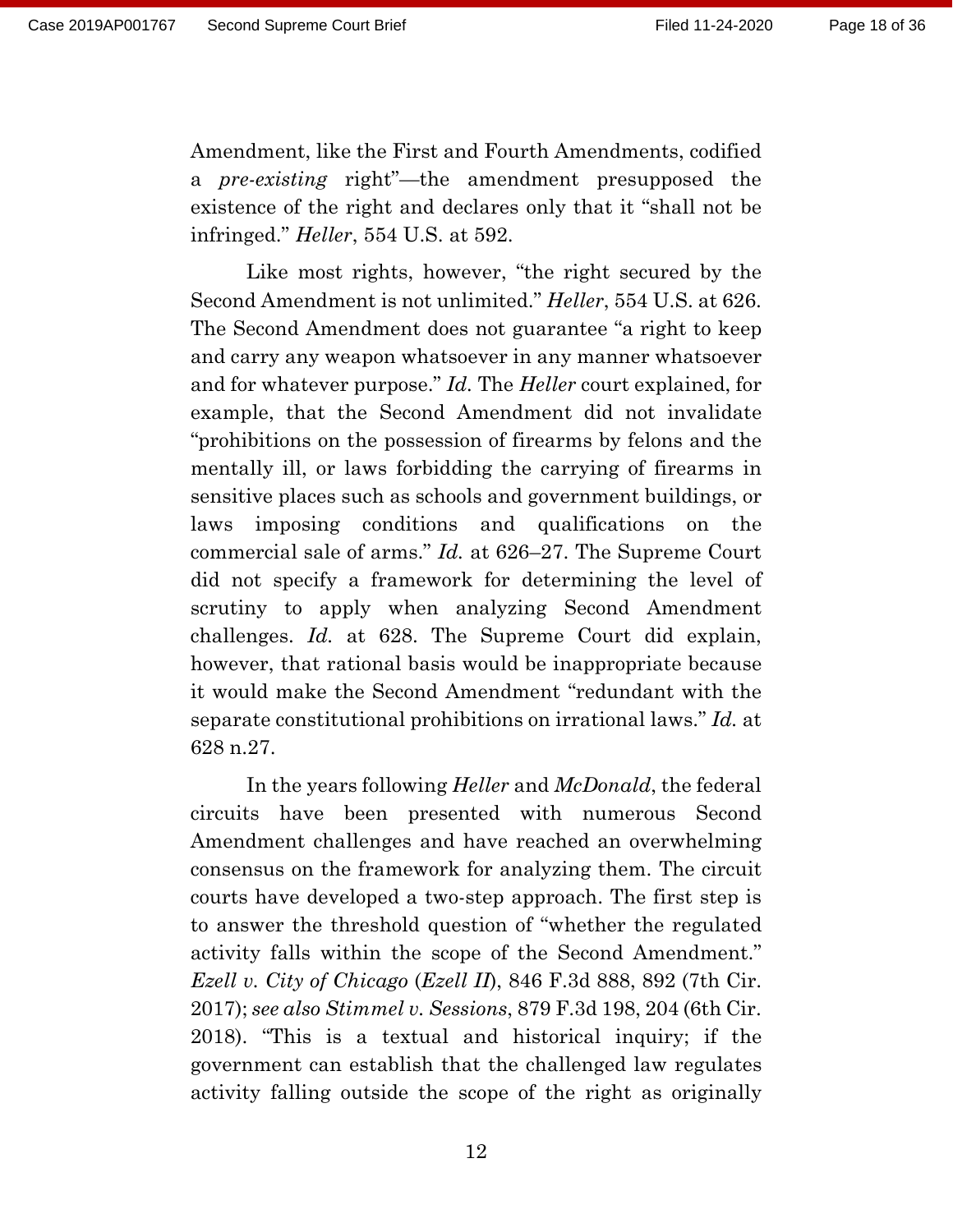understood, then 'the regulated activity is categorically unprotected, and the law is not subject to further Second Amendment review.'" *Ezell*, 846 F.3d at 892 (citation omitted); *see National Rifle Ass'n of America, Inc. v. McCraw*, 719 F.3d 338, 346–47 (5th Cir. 2013).

If the regulated activity falls within the scope of the Second Amendment as originally understood, or if the history is not entirely clear, the next step is an "inquiry into the strength of the government's justification for restricting or regulating" the defendant's conduct. *Ezell*, 846 F.3d at 892 (quoting *Ezell v. City of Chicago (Ezell I)*, 651 F.3d 684, 703 (7th Cir. 2011)). The level of means-end scrutiny used to review the challenged regulation "is dependent on 'how close the law comes to the core of the Second Amendment right and the severity of the law's burden on the right.'" *Kanter v. Barr*, 919 F.3d 437, 441 (7th Cir. 2019) (citation omitted). The closer a law comes to substantially burdening the core right, the higher the level of scrutiny. *Id.*

The "core" of the Second Amendment right is "the right of law-abiding, responsible citizens to use arms in defense of hearth and home." *Id.* (quoting *Heller*, 554 U.S at 634–35); *see also, e.g.*, *United States v. Marzzarella*, 614 F.3d 85, 92 (3rd Cir. 2010) ("At its core, the Second Amendment protects the right of law-abiding citizens to possess non-dangerous weapons for self-defense in the home."); *United States v. Chester*, 628 F.3d 673, 676 (4th Cir. 2010). The level of scrutiny courts apply in Second Amendment cases depends on two things: whether a challenged law strikes at the core right of the Second Amendment, and if so, whether the challenged law substantially burdens the core right. *Ezell*, 846 F.3d at 892.

Courts are divided on exactly which level of scrutiny applies if a law substantially burdens the core Second Amendment right. Some circuits, such as the Ninth and D.C.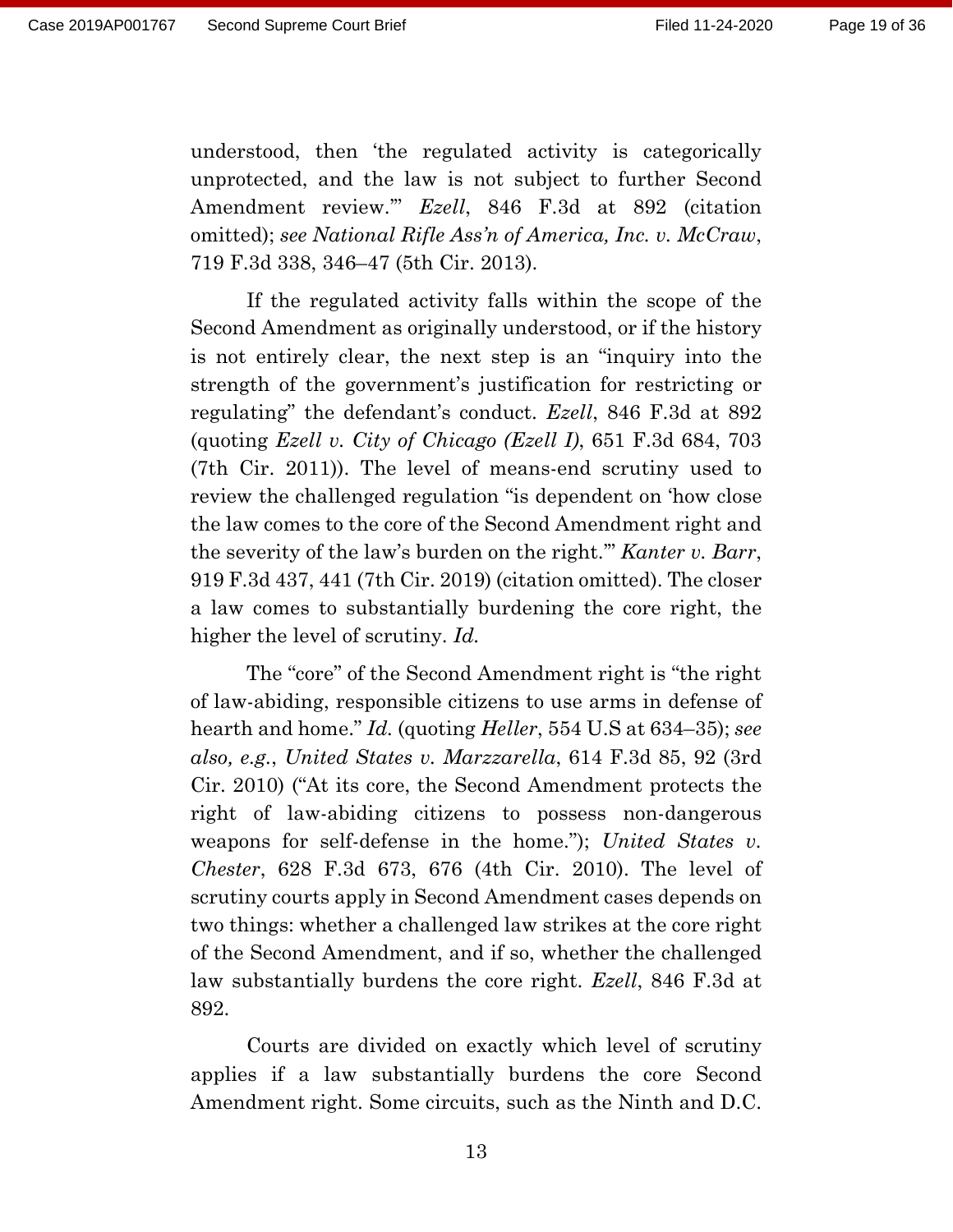Circuits, apply strict scrutiny to laws "that both implicate a core Second Amendment right and place a substantial burden on that right," while applying intermediate scrutiny to laws that either do not strike at the core right or do not impose a substantial burden on the core right. *Mai v. United States*, 952 F.3d 1106, 1115 (9th Cir. 2020); *see also Heller v. District of Columbia (Heller II)*, 670 F.3d 1244, 1262 (D.C. Cir. 2011). Other circuits, including the Seventh Circuit, apply intermediate scrutiny but use a sliding scale approach. *Kanter*, 919 F.3d at 441. "Severe burdens on the core right of armed defense require a very strong public-interest justification and a close means-end fit; lesser burdens, and burdens on activity lying closer to the margins of the right, are more easily justified." *Ezell*, 846 F.3d at 892. Under either approach, however, laws that do *not* substantially burden the core Second Amendment right to self-defense are upheld so long as they are "substantially related to an important government objective." *Kanter*, 919 F.3d at 448. The fit between the challenged law and the governmental objective "need only 'be reasonable, not perfect.'" *Kanter*, 919 F.3d at 448 (quoting *Mazzarella* 614 F.3d at 98).

This two-step approach has become the consensus framework for analyzing Second Amendment challenges in light of *Heller* and *McDonald*. This framework has been adopted by the First,<sup>[2](#page-19-0)</sup> Second,<sup>[3](#page-19-1)</sup> Third,<sup>[4](#page-19-2)</sup> Fourth,<sup>[5](#page-19-3)</sup> Fifth,<sup>[6](#page-19-4)</sup> Sixth,<sup>[7](#page-19-5)</sup>

<sup>7</sup> *Stimmel v. Sessions*, 879 F.3d 198, 204 (6th Cir. 2018).

<sup>2</sup> *Gould v. Morgan*, 907 F.3d 659, 670–71 (1st Cir. 2018).

<sup>3</sup> *United States v. Jimenez*, 895 F.3d 228, 232 (2nd Cir. 2018).

<span id="page-19-2"></span><span id="page-19-1"></span><span id="page-19-0"></span><sup>4</sup> *United States v. Marzzarella*, 614 F.3d 85, 89 (3rd Cir. 2010).

<sup>5</sup> *United States v. Chester*, 628 F.3d 673, 680 (4th Cir. 2010).

<span id="page-19-5"></span><span id="page-19-4"></span><span id="page-19-3"></span><sup>6</sup> *National Rifle Ass'n of America, Inc. v. McCraw*, 719 F.3d 338, 346–47 (5th Cir. 2013).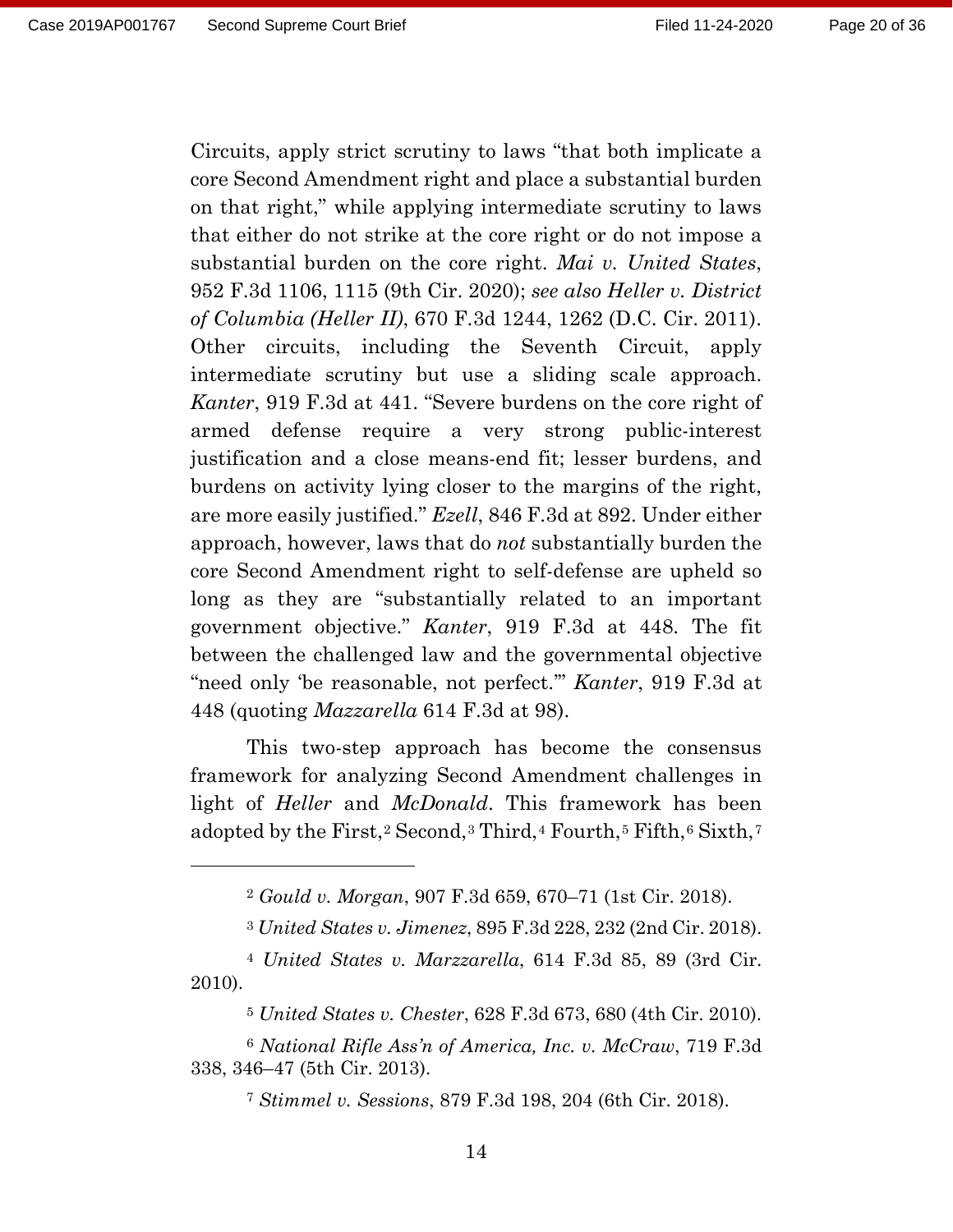Seventh, $8$  Ninth, $9$  Tenth, $10$  Eleventh, $11$  and D.C. $12$  Circuits. Several state supreme courts have had occasion to address Second Amendment challenges after *Heller* and *McDonald* and have also adopted the federal circuits' consensus approach. *See, e.g.*, *Norman v. State*, 215 So.3d 18, 35 (Fla. 2017) ("[W]e apply the two-step analysis that has been employed by the United States Court of Appeals for the Eleventh Circuit . . . and nearly every other federal circuit court of appeal after *Heller* and *McDonald* to determine the appropriate the level of scrutiny."); *State v. DeCiccio*, 105 A.3d 165, 187 (Conn. 2014); *Bridgeville Rifle & Pistol Club, Ltd. V. Small*, 176 A.3d 632, 654–55 (Del. 2017); *Hertz v. Bennett*, 751 S.E.2d 90, 93 (Ga. 2013); *People v. Chairez*, 104 N.E.3d 1158, 1167 (Ill. 2018); *Pohlabel v. State*, 268 P.3d 1264, 1267 (Nev. 2012); *City of Seattle v. Evans*, 366 P.3d 906, 918 (Wa. 2015) (en banc). Likewise, the Wisconsin Court of Appeals used the consensus approach in *State v. Herrmann*, 2015 WI App 97, ¶ 9, 366 Wis. 2d 312, 873 N.W.2d 257.

Christen asks this Court to ignore all this wellestablished law and to adopt a novel approach to Second Amendment challenges that he calls the "categorical approach." (Christen's Br. 12.) Under Christen's proposed "categorical approach," a statute regulating the use of firearms can be constitutional only if there is a founding-era

<sup>8</sup> *Ezell v. City of Chicago*, 846 F.3d 888, 892 (7th Cir. 2017).

<span id="page-20-1"></span><span id="page-20-0"></span><sup>9</sup> *Teixeira v. County of Alameda*, 873 F.3d 670, 681–82 (9th Cir. 2017).

<span id="page-20-2"></span><sup>10</sup> *United States v. Reese*, 627 F.3d 792, 800–801 (10th Cir. 2010).

<span id="page-20-3"></span><sup>11</sup> *United States v. Focia*, 869 F.3d 1269, 1285 (11th Cir. 2017).

<span id="page-20-4"></span><sup>12</sup> *Heller v. District of Columbia ("Heller II")*, 670 F.3d 1244, 1252–53 (D.C. Cir. 2011).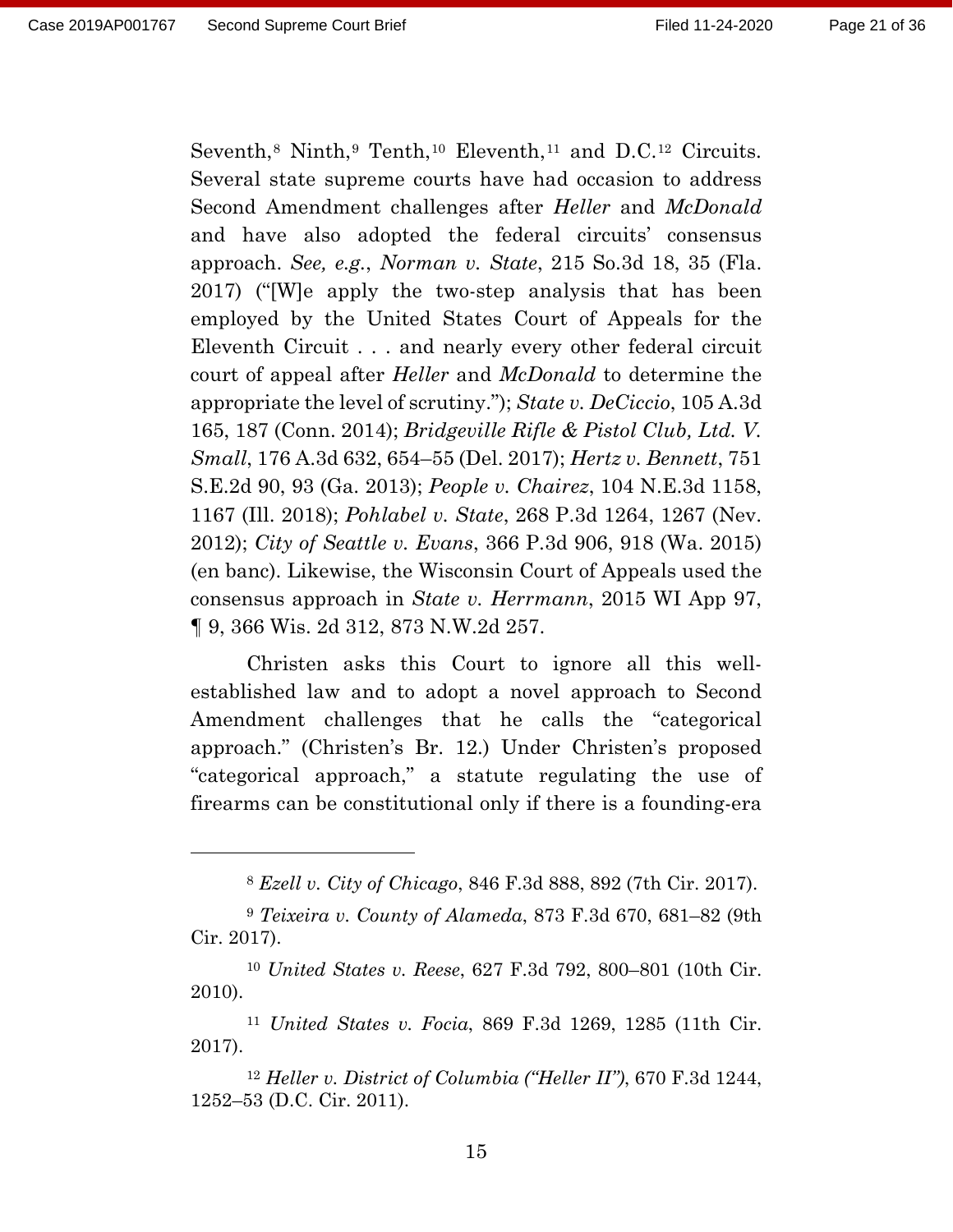"historical precedent" for such a regulation. (Christen's Br. 16.) This would mean Wis. Stat. § 941.20(1)(b) could not be constitutional as applied to Christen unless historical precedent showed that similar or analogous regulations existed at the time the Second Amendment was drafted. (Christen's Br. 16.) He claims that a "significant minority of judges and scholars" espouse his categorical approach. (Christen's Br. 9.) In support of this assertion, he cites two dissents, as well as two law review articles that predate the *McDonald* decision. (Christen's Br. 9.)

This Court should reject Christen's extraordinary request to create a novel approach to analyzing Second Amendment challenges. While Christen refers to his proposed approach as the "minority view" (Christen's Br. 10), he fails to cite a single published opinion by any court, state or federal, that has ever adopted it. This failure comes despite the fact that the federal circuits and several state supreme courts have squarely addressed the issue since *Heller* and *McDonald* were decided more than a decade ago.

Given this complete lack of support in the law for his proposed approach, Christen relies almost exclusively on a single dissent, written by now-Supreme Court Justice Brett Kavanaugh in *Heller II*, 670 F.3d 1244. (Christen's Br. 12– 13.) But a dissent is not the law. "A dissent is what the law is not." *State v. Perry*, 181 Wis. 2d 43, 49, 510 N.W.2d 722 (Ct. App. 1993).

Further, Christen does not explain why his proposed approach is more faithful to the Second Amendment's original meaning. The mere fact that a certain type of law did not happen to exist at the time of the founding does not imply that it conflicts with the Constitution as originally understood. *See, e.g., Marzzarella*, 614 F.3d at 87, 93 (upholding a law that prohibited owning a firearm with an obliterated serial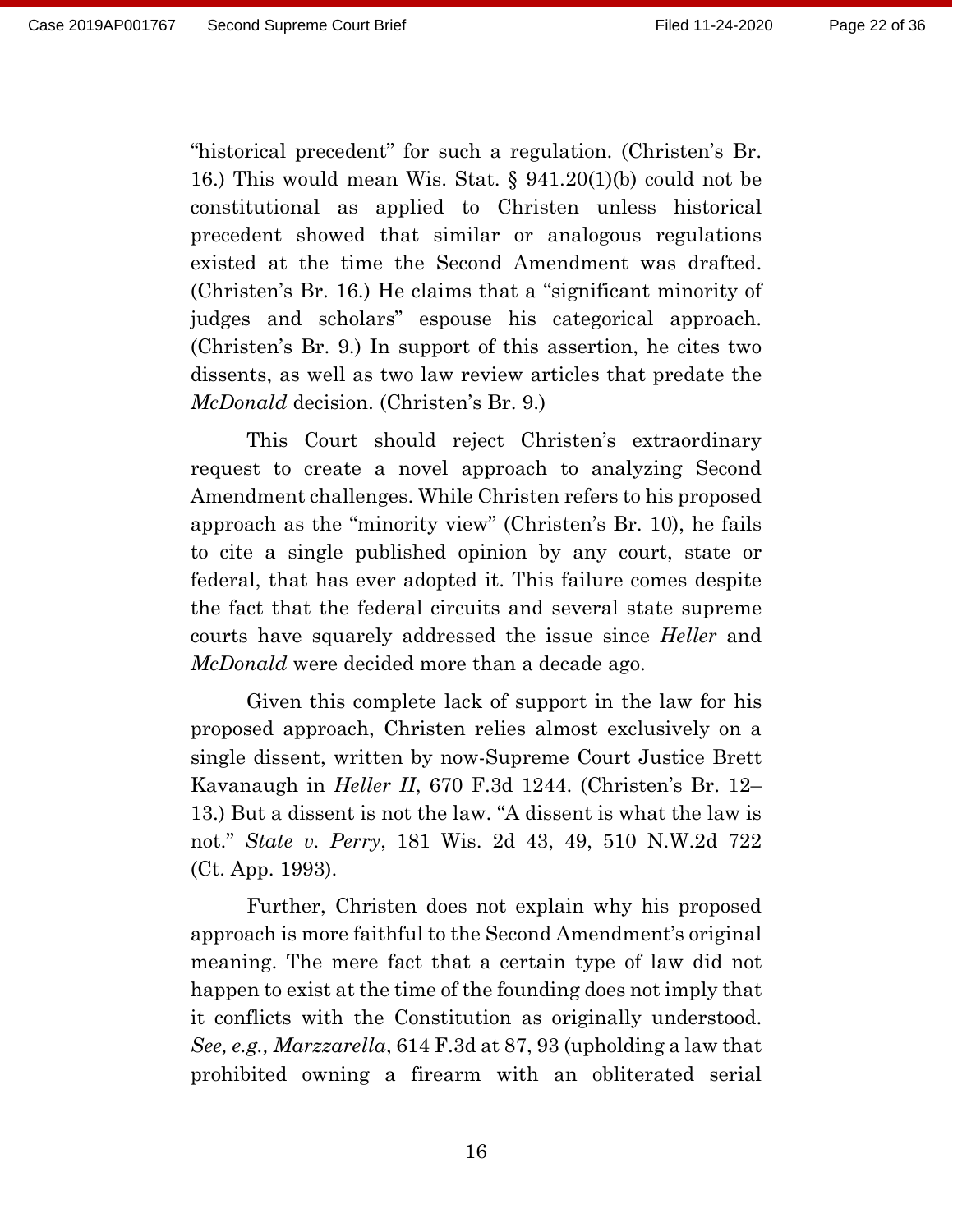number despite the fact that serial numbers on firearms did not exist at the time of the founding).

Finally, Christen's argument ignores stare decisis. "This court follows the doctrine of stare decisis scrupulously because of [its] abiding respect for the rule of law." *State v. Luedtke*, 2015 WI 42, ¶ 40, 362 Wis. 2d 1, 863 N.W.2d 592 (citation omitted). "The principle of stare decisis applies to the published decisions of the court of appeals, and stare decisis requires [this Court] to follow court of appeals precedent unless a compelling reason exists to overrule it." *Wenke v. Gehl Co.*, 2004 WI 103, ¶ 21, 274 Wis. 2d 220, 682 N.W.2d 405 (citations omitted). This point is significant here because the proper framework for analyzing a Second Amendment claim is not a matter of first impression in Wisconsin. The court of appeals in *Herrmann* used the two-step framework that virtually every court to consider the issue has adopted. *Herrmann*, 366 Wis. 2d 312, ¶ 9. Christen has not provided a compelling reason for overturning *Herrmann*.

In short, the choice between the federal circuits' twopronged approach to Second Amendment challenges and Christen's proposed "categorical approach" is not merely a choice between majority and minority approaches. It is a choice between the overwhelming consensus approach that the Wisconsin Court of Appeals adopted five years ago, and a novel approach that Christen does not even claim any court has ever used. This Court should decline to chart an entirely new course in Second Amendment law and should apply the well-established, well-developed consensus approach used by the federal circuits, several other state supreme courts, and the Wisconsin Court of Appeals.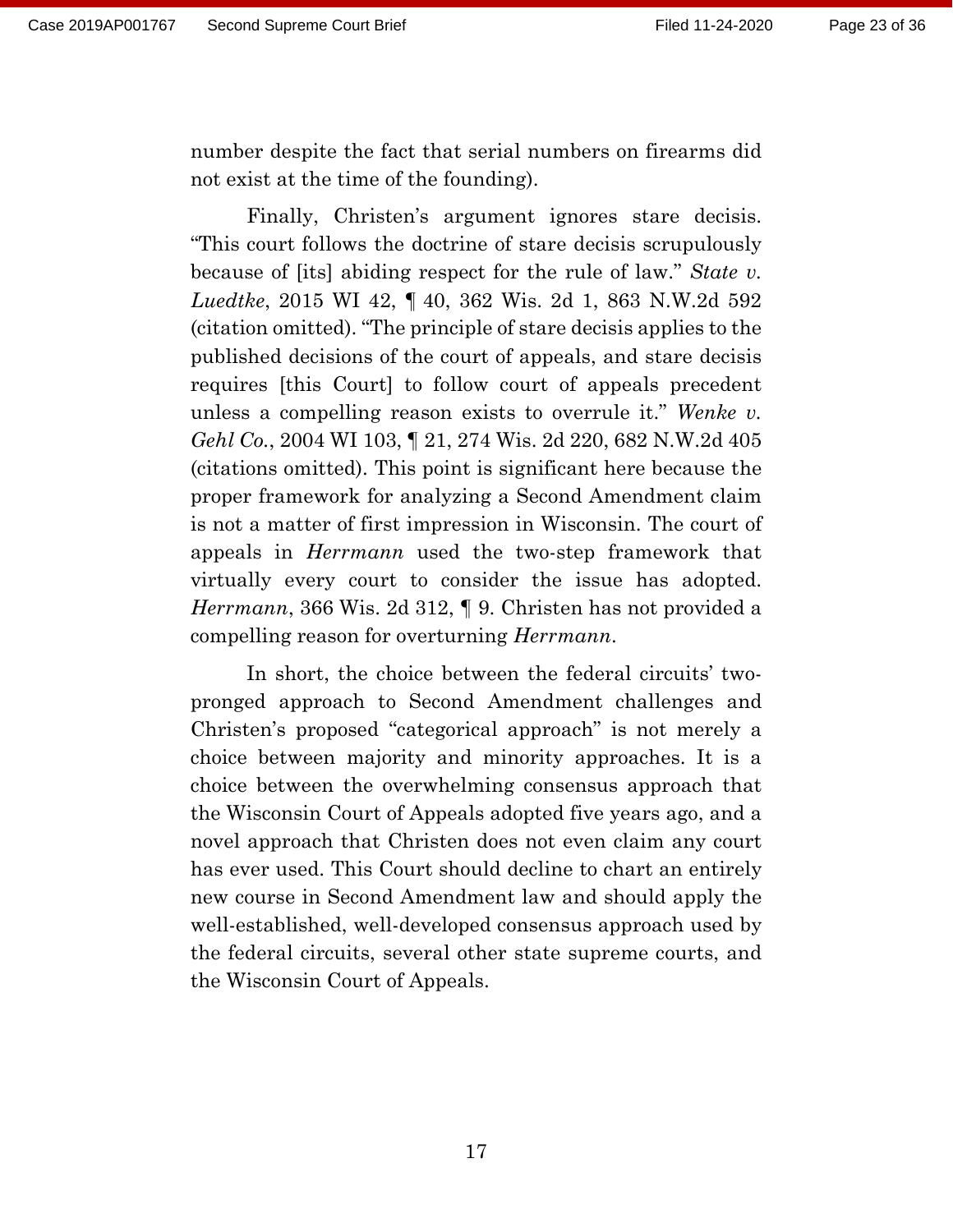**C. Wisconsin Stat. § 941.20(1)(b) does not burden Christen's core Second Amendment right to self-defense in his home, and the statute passes intermediate scrutiny**

As discussed above, determining whether Wis. Stat. § 941.20(1)(b) violated Christen's Second Amendment right to armed self-defense requires a two-step analysis. First, this Court must determine whether the regulated conduct clearly falls outside the scope of the Second Amendment as traditionally understood. *Ezell* 846 F.3d at 892; *Herrmann*, 366 Wis. 2d 312, ¶ 9. If it does, the inquiry is over. If it does not, this Court must determine which level of scrutiny to apply by determining whether Wis. Stat. § 941.20(1)(b) substantially burdens the core Second Amendment right to self-defense in the home. *See Ezell* 846 F.3d at 892; *Kanter*, 919 F.3d at 441; *Herrmann*, 366 Wis. 2d 312, ¶ 9.

In this case, it is not clear that the conduct regulated by Wis. Stat. § 939.20(1)(b) falls entirely outside the scope of the Second Amendment as traditionally understood. However, the statute does not implicate Christen's core Second Amendment right to armed self-defense, so it is subject to intermediate scrutiny. Wisconsin Stat. § 941.20(1)(b) passes intermediate scrutiny because it is substantially related to the important governmental objectives of protecting public safety and preventing intoxicated individuals from handling firearms.

> **1. Wisconsin Stat. § 941.20(1)(b) and the statutory scheme of which it is a part did not impose any burden on Christen's fundamental right to armed self-defense in the home.**

Wisconsin Stat. § 941.20(1)(b) imposes no burden on the core Second Amendment right of self-defense in the home. Contrary to Christen's assertions, it does not "restrict the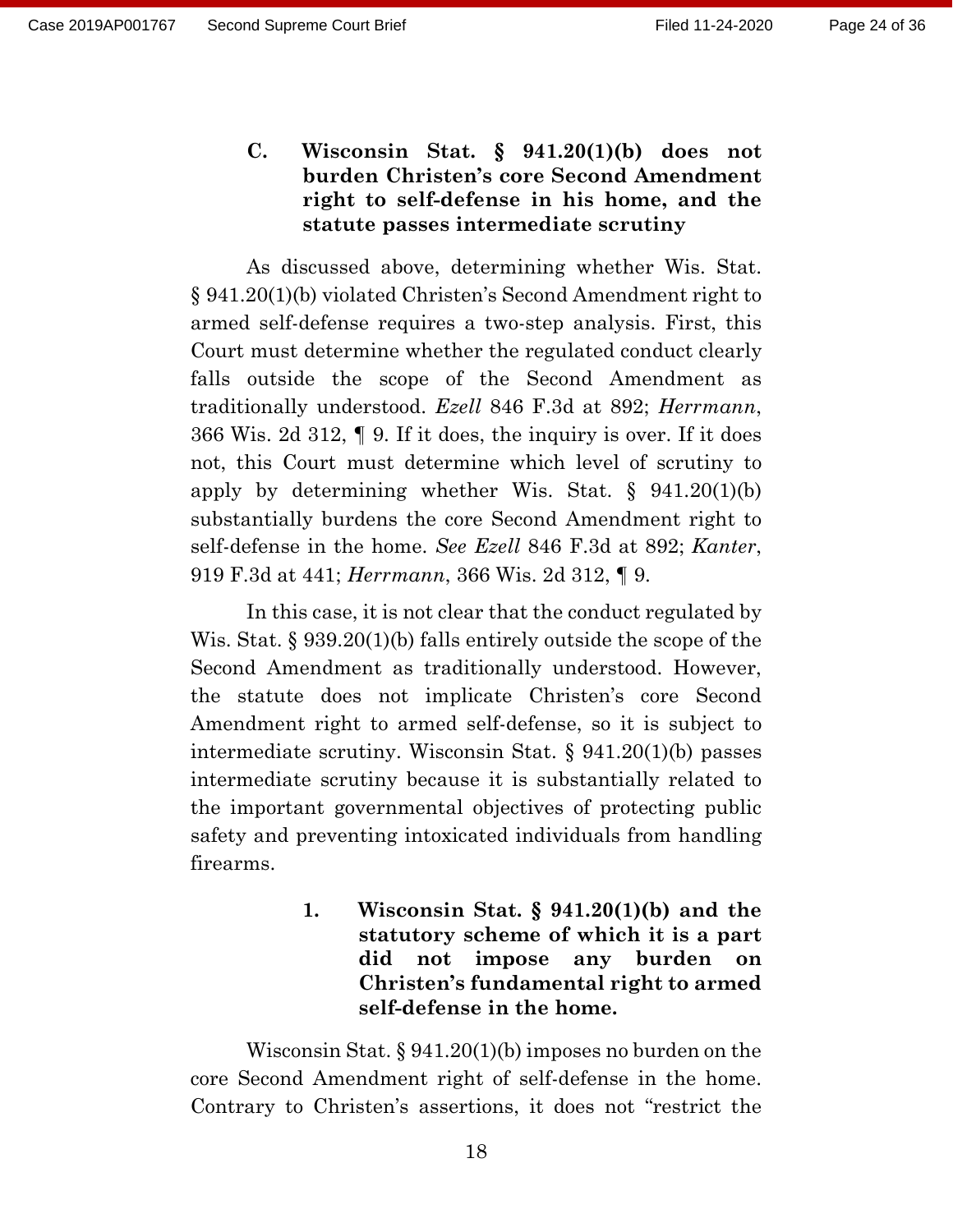right of armed self-defense to individuals who are sober." (Christen's Br. 10.) When read in isolation, the subsection under which Christen was convicted does not explicitly mention self-defense. But the statute does not exist in isolation—it exists as part of a coherent statutory scheme that strongly protects the fundamental right to armed selfdefense.

Several other criminal statutes qualify Wis. Stat. § 941.20(1)(b) and make clear that it does not restrict the fundamental right to armed self-defense in the home. Wisconsin Stat. § 939.48(1), titled "Self-defense and defense of others," states, "A person is privileged to threaten or intentionally use force against another for the purpose of preventing or terminating what the person reasonably believes to be an unlawful interference with his or her person by such other person." A person is entitled to intentionally use force likely to cause death or great bodily harm if he reasonably believes it necessary to prevent an imminent threat of death or great bodily harm. Wis. Stat. § 939.48(1).

The right to self-defense is even stronger inside one's home. Under Wis. Stat. § 939.48(1m), known as the "Castle Doctrine," a person is entitled to use deadly force against another who unlawfully and forcibly enters his or her dwelling. In such a situation, a court "may not consider whether the actor had an opportunity to flee or retreat before he or she used force." Wis. Stat. § 939.48(1m)(ar). Additionally, a court is required to "presume that the actor reasonably believed that the force was necessary to prevent imminent death or great bodily harm to himself or herself" if the actor so claims. Wis. Stat.  $\S$  939.48(1m)(ar). These statutes limit the reach of Wis. Stat. § 941.20(1)(b) to situations in which a person does not act in self-defense.

Further, under Wis. Stat. § 939.45, the fact that a person acted in self-defense, even if his conduct were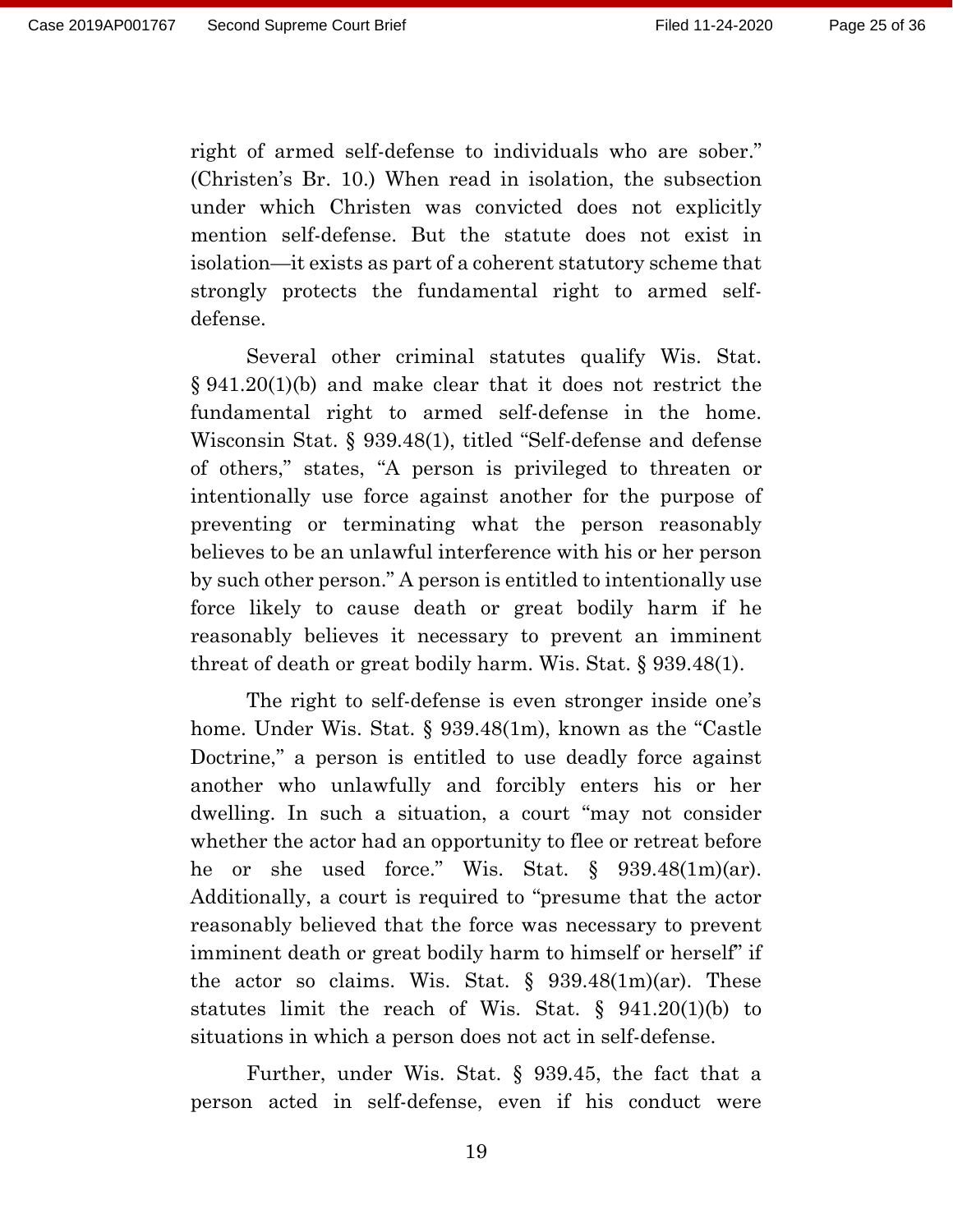otherwise criminal, "is a defense to prosecution for any crime based on that conduct," including violations of Wis. Stat. § 941.20(1)(b). Where self-defense is an issue, the State has the burden to disprove self-defense beyond a reasonable doubt at trial. *State v. Austin*, 2013 WI App 96, ¶ 12, 349 Wis.2d 744, 836 N.W.2d 833. This Court has previously explained, for example, that "a person is privileged to point a gun at another person in self-defense if the person reasonably believes that such a threat of force is necessary to prevent or terminate what he or she reasonably believes to be an unlawful interference." *State v. Watkins*, 2002 WI 101, ¶ 56, 255 Wis. 2d 265, 647 N.W.2d 244.

Simply put, Wisconsin's statutes protect an intoxicated individual's fundamental right to armed self-defense. Where self-defense is an issue, an individual cannot be convicted of violating Wis. Stat. § 941.20(1)(b) unless the State proves beyond a reasonable doubt that the actor did not act in lawful self-defense. Therefore, Wis. Stat. § 941.20(1)(b) does not burden the core Second Amendment right to armed selfdefense in the home.

Additionally, under the specific facts of Christen's case, the record shows that Wis. Stat. § 941.20(1)(b) did not burden Christen's right to armed self-defense because Christen did not act in self-defense. Christen claims in his brief that the State "has never contested" that he carried his firearms "for the purpose of self-defense." (Christen's Br. 11.) Christen is incorrect. The State not only contested that Christen carried his firearm in self-defense, but proved at trial beyond a reasonable doubt that Christen did *not* carry his firearm in self-defense.

Christen raised self-defense as an issue at trial and attempted to convince the jury that he carried his firearms for the purpose of self-defense. He testified that when he had an argument with CR after everyone returned from the bar, MA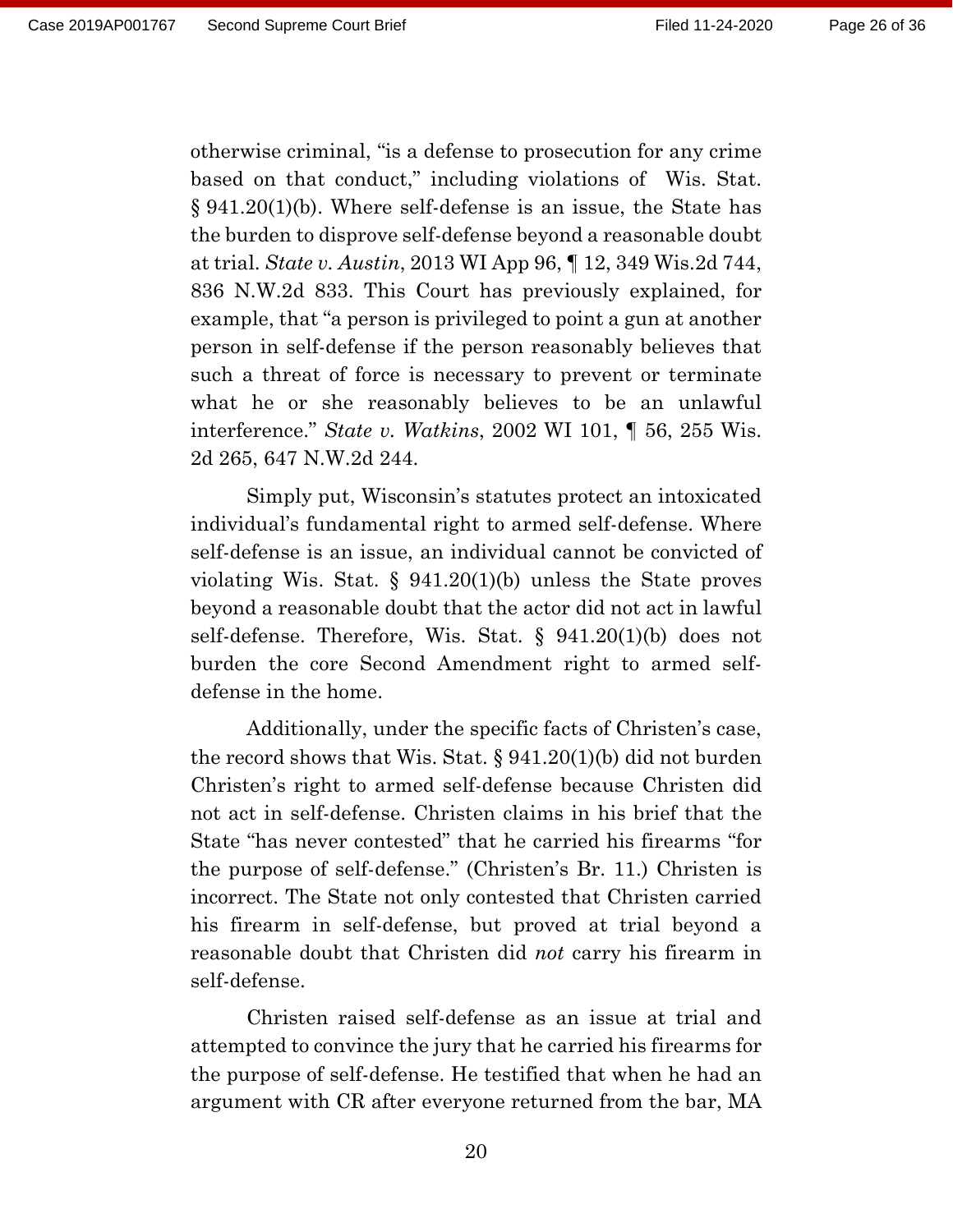got in between them and, using his chest, pushed Christen into the door frame. (R. 116:23.) After this, he claimed, he decided he was "not going to be a victim" and picked up his gun "as a deterrent." (R. 116:23.) After this alleged incident, he claims that MA came back and opened his door, at which point he picked up his firearm, pointed it at the wall but not directly at MA, and told MA to leave. (R. 116:24.)

The State presented evidence that rebutted this story and showed that Christen was not acting in self-defense. First, both MA and CR testified that MA did not get in between Christen and CR and did not push Christen with his chest. (R. 115:21; 116:96.) Christen himself even admitted during his 911 call that contrary to his trial testimony, MA never physically attacked him before he picked up his firearm and threatened to shoot MA. (R. 78:9.)

MA testified that he noticed Christen was upset and simply wanted to ask Christen to join him and his friends for a drink. (R. 115:13.) He testified that he stood outside Christen's door and told Christen, "hey, just take it easy, have fun with us." (R. 115:13.) This was when Christen threatened MA with his firearm, causing MA to shut the door and retreat to the kitchen. (R. 115:13.) CR corroborated MA's account and testified that MA shut Christen's door and then told him, "fucking roommate just pulled a gun on me." (R. 114:164–65.) Additionally, in the video Christen recorded, MA can be heard saying "be nice man, be nice" and threatening to call the police. (R. 80:2.) The evidence showed that Christen picked up his firearm not for the purpose of self-defense, but for the purpose of threatening MA.

Christen also provided other testimony that called his credibility into question. Christen claimed that BH broke his radiator during a violent, drunken outburst. (R. 116:51.) BH denied this and explained that the radiator simply leaked because it was old (R. 116:87), and CR added that the previous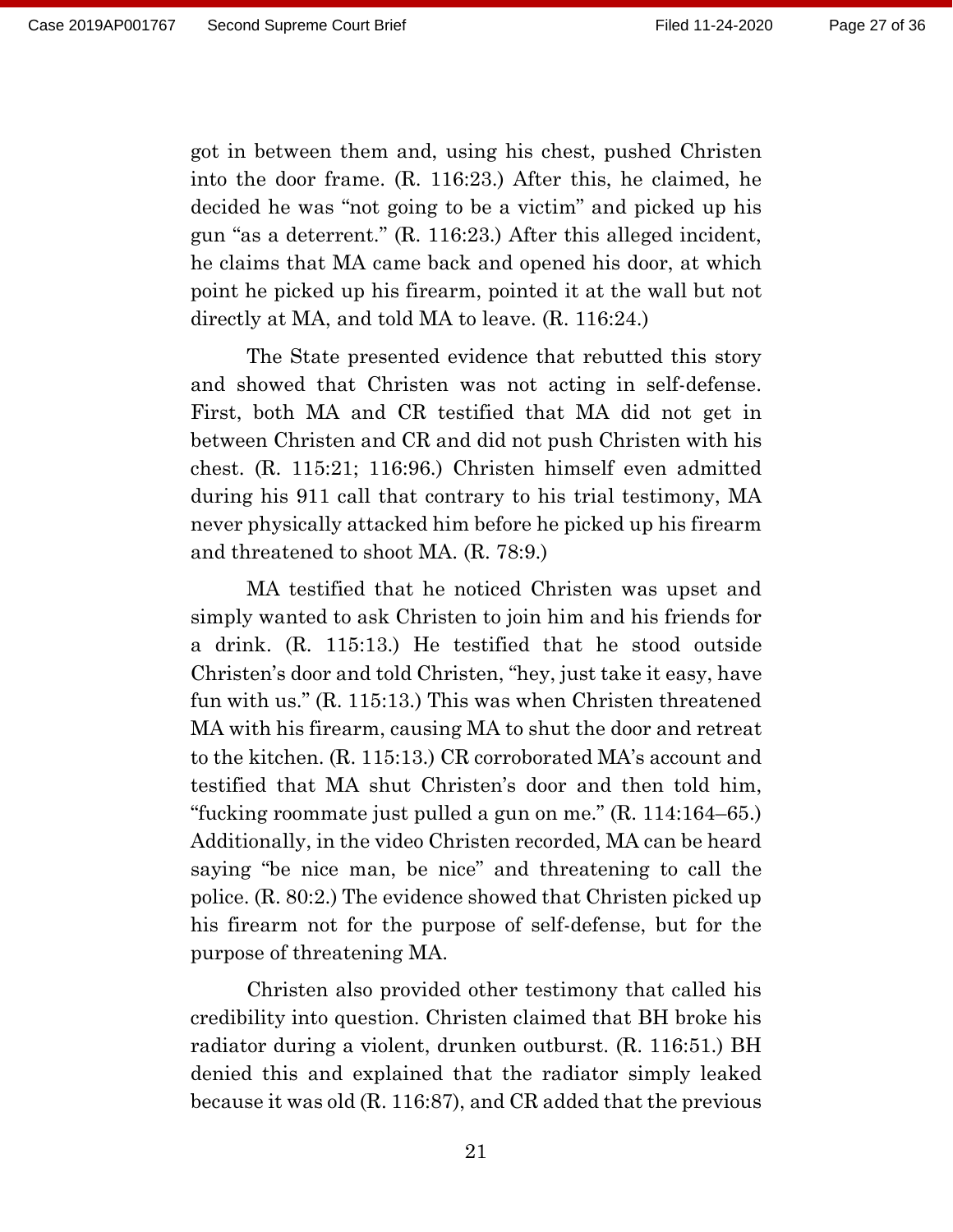tenants told them the radiator leaked, (R. 116:95.) Christen also alleged that BH had pushed him and "hit" CR during a drunken, violent outburst, forcing CR to lock himself in the bathroom. (R. 116:16.) On cross-examination, however, Christen changed his story and claimed that when he said "hit," he actually meant that BH picked up a drying rack full of clothing and threw it at CR. (R. 116:42–43.) BH and CR both denied that this occurred (R. 116:85–86, 93), and CR added that he never locked himself in the bathroom and would not have been scared of BH, (R. 116:93.) Additionally, Christen insisted during his 911 call that he could hear people moving around his apartment despite the fact that everyone had been gone for several minutes. (R. 115:69.)

Finally, the context provided by the video Christen recorded shows that his claim of self-defense was dubious. Christen alleged that he picked up his gun to deter a threat to his person, and even testified he did not leave the apartment because he did not want to get "flanked" by MA, CR, BH, and KL upon leaving the safety of his bedroom. (R. 116:74.) Contrary to this testimony, the video shows—and Christen admits—that Christen left the safety of his bedroom to retrieve a piece of string cheese from the kitchen. (R. 116:28). This action cannot be reconciled with Christen's alleged fear of being "flanked"—if Christen had been at all concerned for his physical safety, he would not have chosen to risk his health or his life for a piece of string cheese.

After hearing all this evidence against Christen, the jury was read a self-defense instruction on the going armed while intoxicated. (R. 116:128–29.) The jury was also read a separate self-defense instruction on the disorderly conduct count that arose from the same incident. (R. 116:132–33.) On both counts, the jury was instructed that the State had the burden to disprove self-defense beyond a reasonable doubt. (R. 116:129, 134.) The jury found Christen guilty on both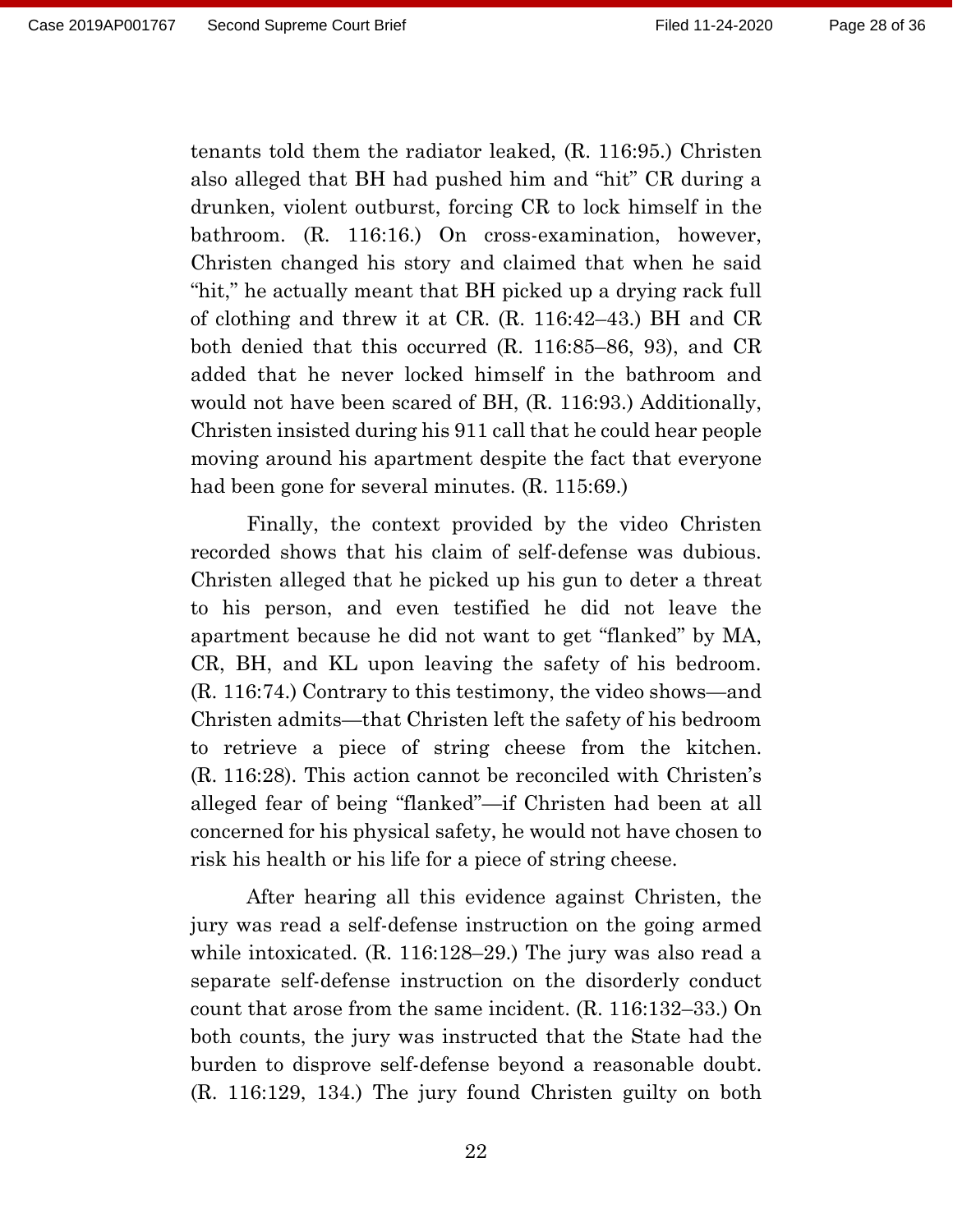counts, which means the jury found, beyond a reasonable doubt, that Christen did not arm himself in self-defense. Christen does not argue that the self-defense jury instruction misstated the law. "Jurors are presumed to have followed jury instructions." *State v. LaCount*, 2008 WI 59, ¶ 23, 310 Wis. 2d 85, 750 N.W.2d 780.

Finally, while Christen may point to the fact that MA disarmed him as support for his alleged fear of being attacked, this incident is a red herring for two reasons. First, Christen had already committed the crime well before MA acted to disarm him. Christen admitted that he picked up his firearm and threatened to shoot MA with it before he began recording his video. This was at least five minutes before MA disarmed Christen. (R. 116:24.)

Second, and relatedly, the fact that MA disarmed Christen does not indicate in any way that MA posed a threat. MA testified that he stood near Christen's doorway and spoke to him with good intentions, asking him to come and have a drink with his friends. (R. 115:13.) Christen responded to this innocuous request by picking up a firearm and threatening to shoot MA. (R. 115:13.) After this act of aggression toward MA, Christen entered the kitchen carrying a firearm. (R. 115:14.) At this point, it was reasonable and unsurprising for MA to believe he needed to disarm Christen for his and everyone else's safety.

For all these reasons, Wis. Stat. § 941.20(1)(b) did not burden Christen's fundamental right to armed self-defense. Intermediate scrutiny is therefore appropriate.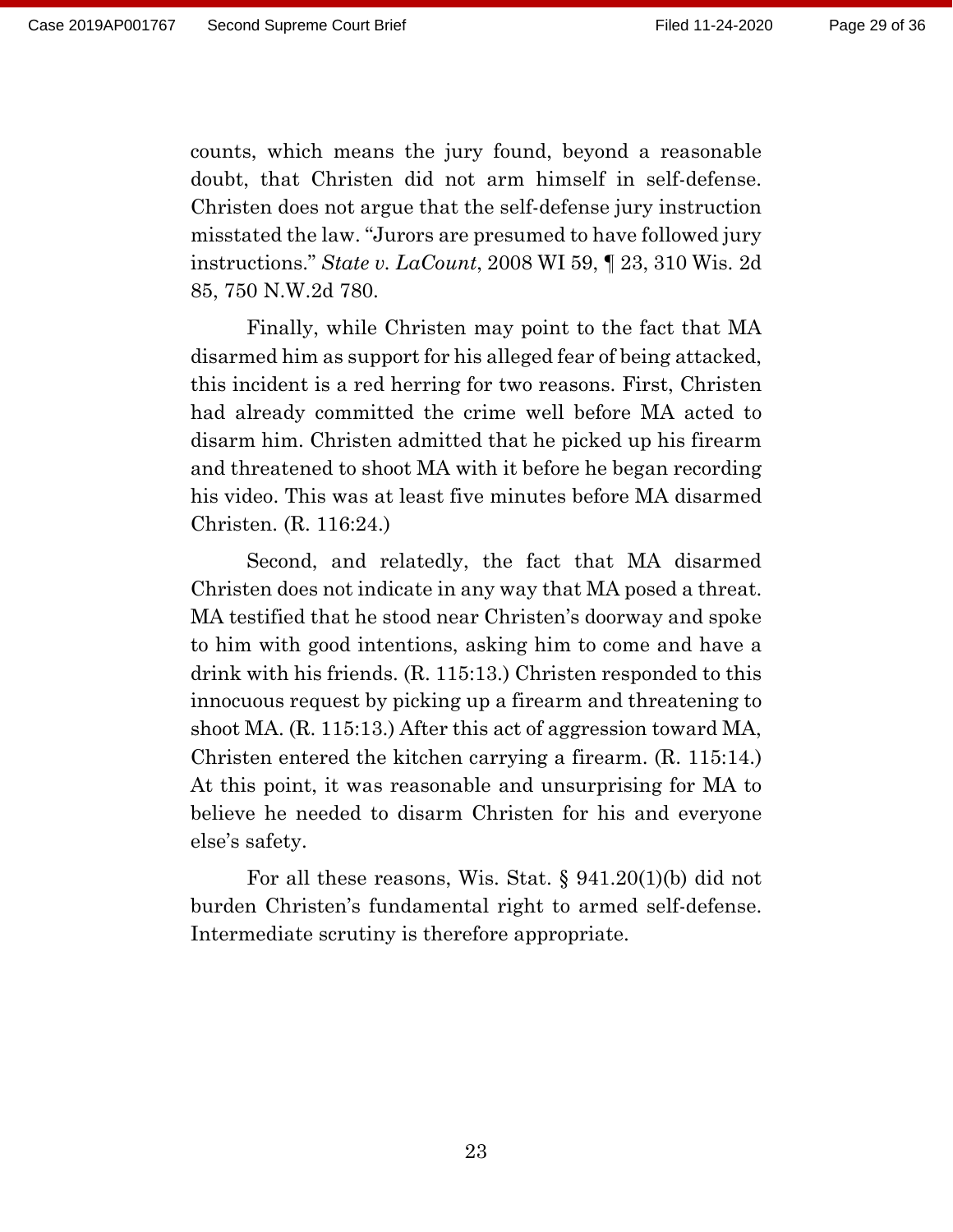**2. Wisconsin Stat. § 941.20(1)(b) is reasonably related to the important government objectives of protecting public safety and preventing intoxicated individuals from using firearms.**

As applied to Christen, Wis. Stat.  $\S$  941.20(1)(b) survives intermediate scrutiny. In order to survive intermediate scrutiny, a statute must be "substantially related to an important governmental objective." *Kanter*, 919 F.3d at 442. Wisconsin Stat. §  $941.20(1)(b)$  meets and surpasses this requirement.

First, the governmental objective promoted by Wis. Stat. § 941.20(1)(b)—protecting public safety and preventing intoxicated individuals from using firearms—is substantial. The government has a substantial and even compelling interest in "public safety and crime prevention." *Kachalsky v. County of Westchester*, 701 F.3d 81, 97 (2nd Cir. 2012). In the specific context of intoxication, the Michigan Court of Appeals has explained that "[t]he extreme danger posed by a drunken person with a gun is real and cannot be over emphasized." *People v. Wilder*, 861 N.W.2d 645, 653 (Mich. Ct. App. 2014); *see also State v. Weber*, 132 N.E.3d 1140, 1148 (Ohio Ct. App. 2019) (Explaining, in the context of a defendant's challenge to his conviction for carrying a firearm while intoxicated, that "[t]he state possesses a strong compelling interest in maintaining public safety and preventing gun violence.").

A person who is "intoxicated" under Wis. Stat. § 941.20(1)(b) has a "materially impaired" ability to safely handle a firearm and is less able to exercise "clear judgment" or a "steady hand." (R. 82:7.) Such an individual by definition presents a serious threat to public safety if allowed to control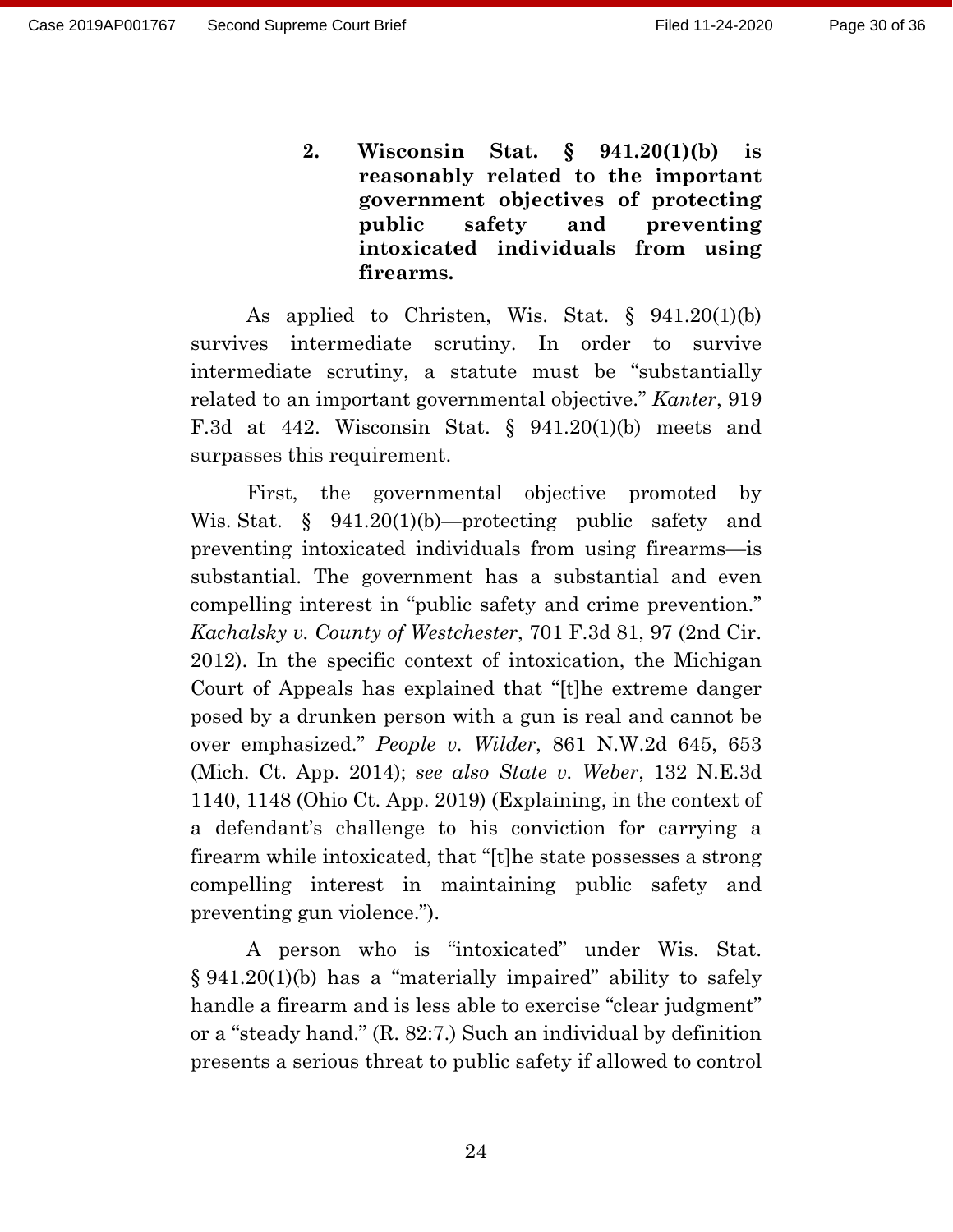a firearm. Wisconsin Stat. § 941.20(1)(b) therefore serves the substantial government interest of protecting public safety.

Second, Wis. Stat. § 941.20(1)(b) is substantially related to the government's interest in protecting public safety. In order to be substantially related to a governmental interest, "the 'fit' between the challenged regulation and the asserted governmental objective need only 'be reasonable, not perfect.'" *Kanter*, 919 F.3d at 448 (citations omitted). The law need not be the least restrictive means of accomplishing the government's goal, but should not burden more conduct than is reasonably necessary.

Wisconsin Stat. § 941.20(1)(b) does not restrict more conduct than is necessary to promote the governmental objective of protecting public safety. Most of the cases from the federal circuits upholding firearm regulations involved challenges to lifetime prohibitions on felons or domestic violence misdemeanants possessing firearms. *See, e.g.*, *United States v. Skoien*, 614 F.3d 638 (7th Cir. 2010); *United States v. Chovan*, 735 F.3d 1127 (9th Cir. 2013). These statutes generally pass intermediate scrutiny even though they impose the "severe" burden of "a *permanent* disqualification from the exercise of a fundamental right" even on nonviolent felons. *Kanter*, 919 F.3d at 465 (Barrett, J., dissenting).

Wisconsin Stat. § 941.20(1)(b) comes nowhere near imposing such a severe burden. It merely prohibits an intoxicated person from having a loaded firearm within his "immediate control and available for use" while intoxicated. (R. 116:127.) This prohibition is limited to persons who are actually intoxicated, and who are therefore by definition "less able to exercise the clear judgment and steady hand necessary to handle a firearm." (R. 82:7.) A defendant cannot be convicted under Wis. Stat. § 941.20(1)(b) unless his ability to safety operate a firearm is in fact "materially impaired." (R. 82:7.) And far from establishing anything like a lifetime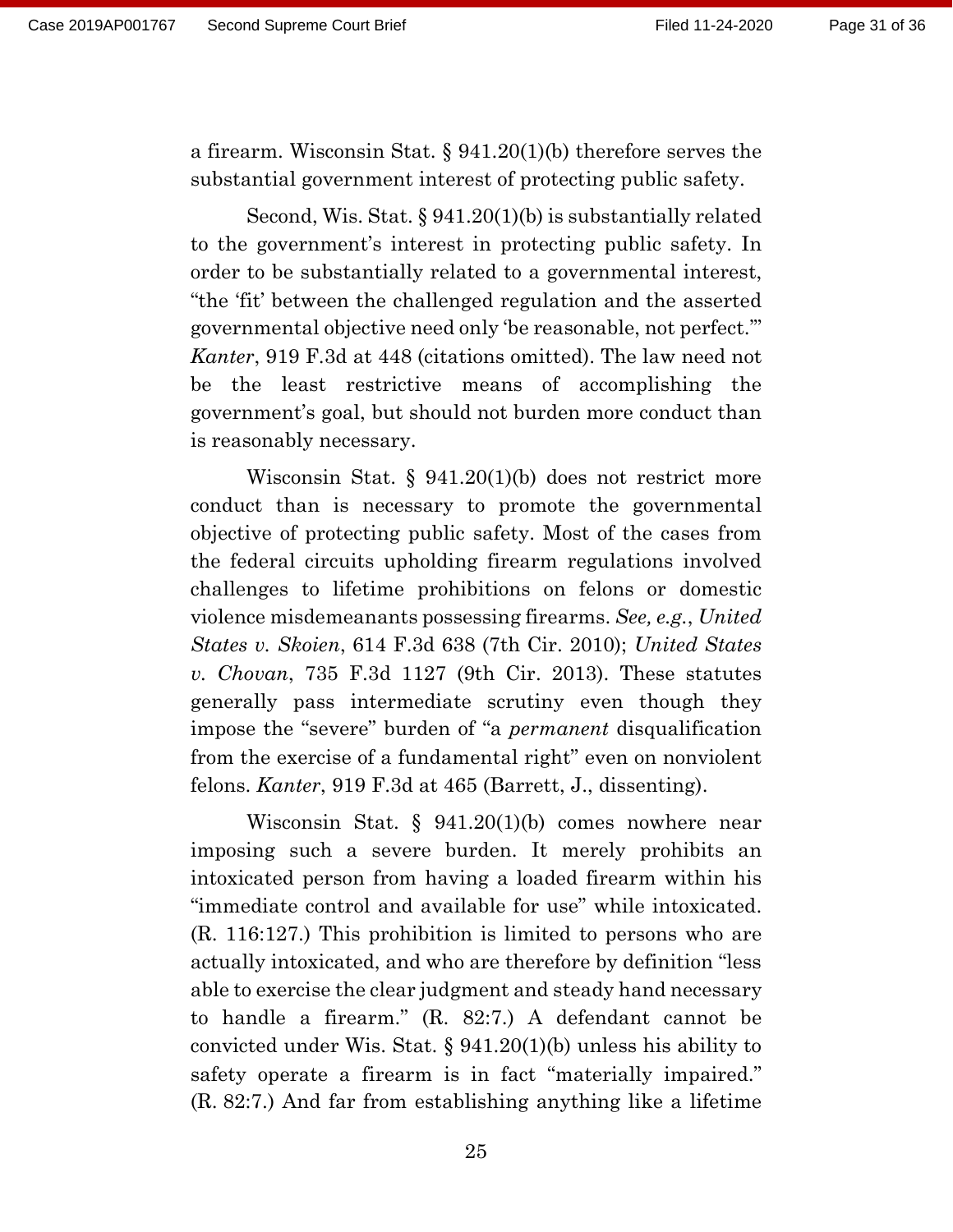ban, the statute prohibits a person from going armed only during the brief period of time in which he is intoxicated, a voluntary choice.

While not directly on point, *United States v. Yancey*, 621 F.3d 681 (7th Cir. 2010), is instructive. In that case, the defendant challenged a federal statute that prohibited users of unlawful drugs from possessing firearms. *Id.* at 682. After rejecting rational basis as the appropriate level of scrutiny, the court explained that habitual drug users are "likely to have difficulty exercising self-control, making it dangerous for them to possess deadly firearms." *Id.* at 683, 685. The court considered it significant that the law did not permanently prevent the defendant from owning a firearm—he could "regain his right to possess a firearm simply by ending his drug abuse." *Id.* at 686. The Second Amendment did not "require Congress to allow him to simultaneously choose both gun possession and drug abuse." *Id.* at 687.

Wisconsin Stat.  $\S 941.20(1)(b)$  is far less onerous than even the temporary prohibition at issue in *Yancey*. This statute does not prohibit Christen from owning firearms even temporarily—it merely prohibits him from having loaded firearms within his immediate control and available for use while intoxicated, with an exception for self-defense. Just as in *Yancey*, Christen is free to choose between intoxication or handling his loaded firearms, but the State is not required to allow him to simultaneously choose both.

Additionally, while Wisconsin courts have not yet been presented with Second Amendment challenges to Wis. Stat. § 941.20(1)(b), other states' courts have examined analogues to this statute and reached similar conclusions. In *Weber*, 132 N.E.3d at 1143–44, for example, the defendant was arrested for carrying a shotgun in his home while intoxicated. He was convicted of violating Ohio's analog to Wis. Stat. § 941.20(1)(b), which prohibits "the use or carrying of a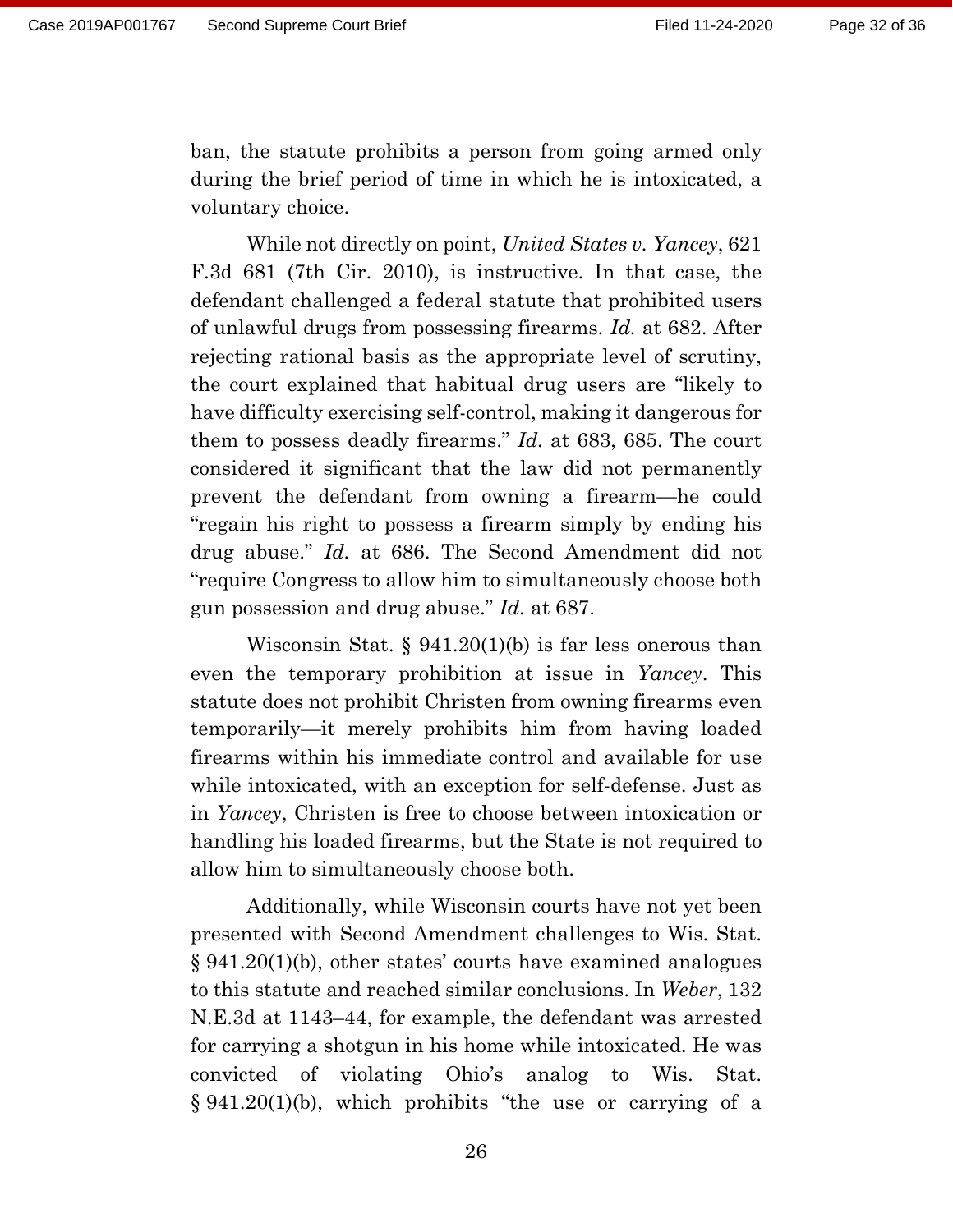firearm by a person who has imbibed to the point of intoxication." *Id.* at 1145. The Ohio Court of Appeals rejected the defendant's challenge and concluded that the regulation was "narrowly tailored to serve the significant government interest of guarding public safety and [left] open alternate means of exercising the fundamental right to bear arms." *Id.* at 1147. Like Wis. Stat. § 941.20(1)(b), Ohio's limitation on intoxicated firearm handling "is only temporary and only exists during the time in which the person is intoxicated." *Id.* at 1149. *See also Wilder*, 861 N.W. 2d at 654 (rejecting a challenge to Michigan's analog to Wis. Stat. § 941.20(1)(b) and explaining that any infringement upon the defendant's right to bear arms was "substantially related to the important governmental interest in preventing intoxicated individuals from possessing firearms").

Finally, as explained above, even Wis. Stat. § 941.20(1)(b)'s brief and temporary prohibition on firearm use is limited by a built-in exception for self-defense. *See* Wis. Stat. § 939.48. The law would not burden, for example, an innocent person who drinks to intoxication in his home and then notices an intruder attempting to break in. *See* Wis. Stat. § 939.48(1m). Further, unlike Wisconsin's laws surrounding intoxicated driving, there is no specific blood alcohol concentration that violated Wis. Stat. § 941.20(1)(b)—the State must prove that the defendant's ability to operate the firearm was in fact materially impaired. Wisconsin Stat. § 941.20(1)(b) affects only those individuals who are actually intoxicated and who are not acting in lawful self-defense. Wisconsin Stat. § 941.20(1)(b) is therefore substantially related to an important governmental objective and withstands intermediate scrutiny. *See Kanter*, 919 F.3d at 448.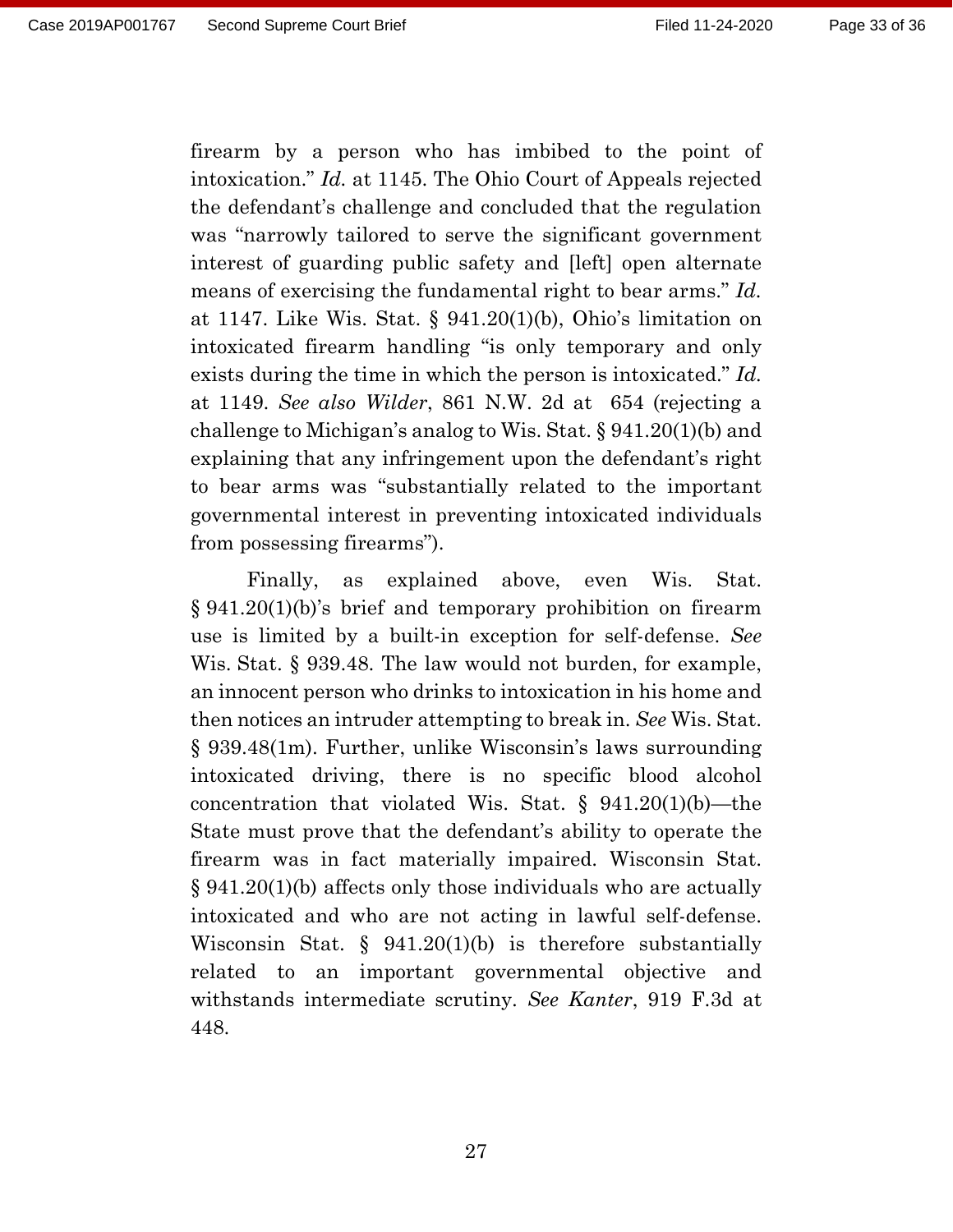**3. If this Court applies strict scrutiny, Wis. Stat. § 941.20(1)(b) survives strict scrutiny for the same reasons it survives intermediate scrutiny.**

As discussed above, intermediate scrutiny is the correct standard for reviewing Christen's as-applied challenge to Wis. Stat. § 941.20(1)(b). Even if this Court applies strict scrutiny, however, the statute survives strict scrutiny as applied to Christen for the same reasons it survives intermediate scrutiny. In order to survive strict scrutiny, a regulation must be narrowly tailored to promote a compelling government objective. *See, e.g.*, *Drake v. Filko*, 724 F.3d 426, 436 (3rd Cir. 2013). A regulation does not pass strict scrutiny if there is a less restrictive alternative available to serve the government's objective. *Id.*

In this case, as Christen acknowledges (Christen's Br. 22), the government has a compelling interest in protecting public safety by preventing intoxicated individuals from using firearms. Intoxicated individuals are by definition "less able to exercise the clear judgment and steady hand necessary to handle a firearm," and their ability to safely handle a firearm is by definition "materially impaired" (R. 82:7), making them a danger to public safety. *See also Marzzarella*, 614 F.3d at 99 (explaining that a statute preventing the possession of firearms with obliterated serial numbers served the government's "compelling interest" in preventing crime).

As applied to Christen, Wis. Stat. § 941.20(1)(b) is the least restrictive means of serving the compelling government interest of protecting public safety. As discussed above, the statute prohibits no more conduct than is necessary to serve its goal. The only time the statute affects a person's conduct is when that person is actually intoxicated and therefore poses a significant safety risk. The statute restricts conduct for no longer than the actual period of time in which a person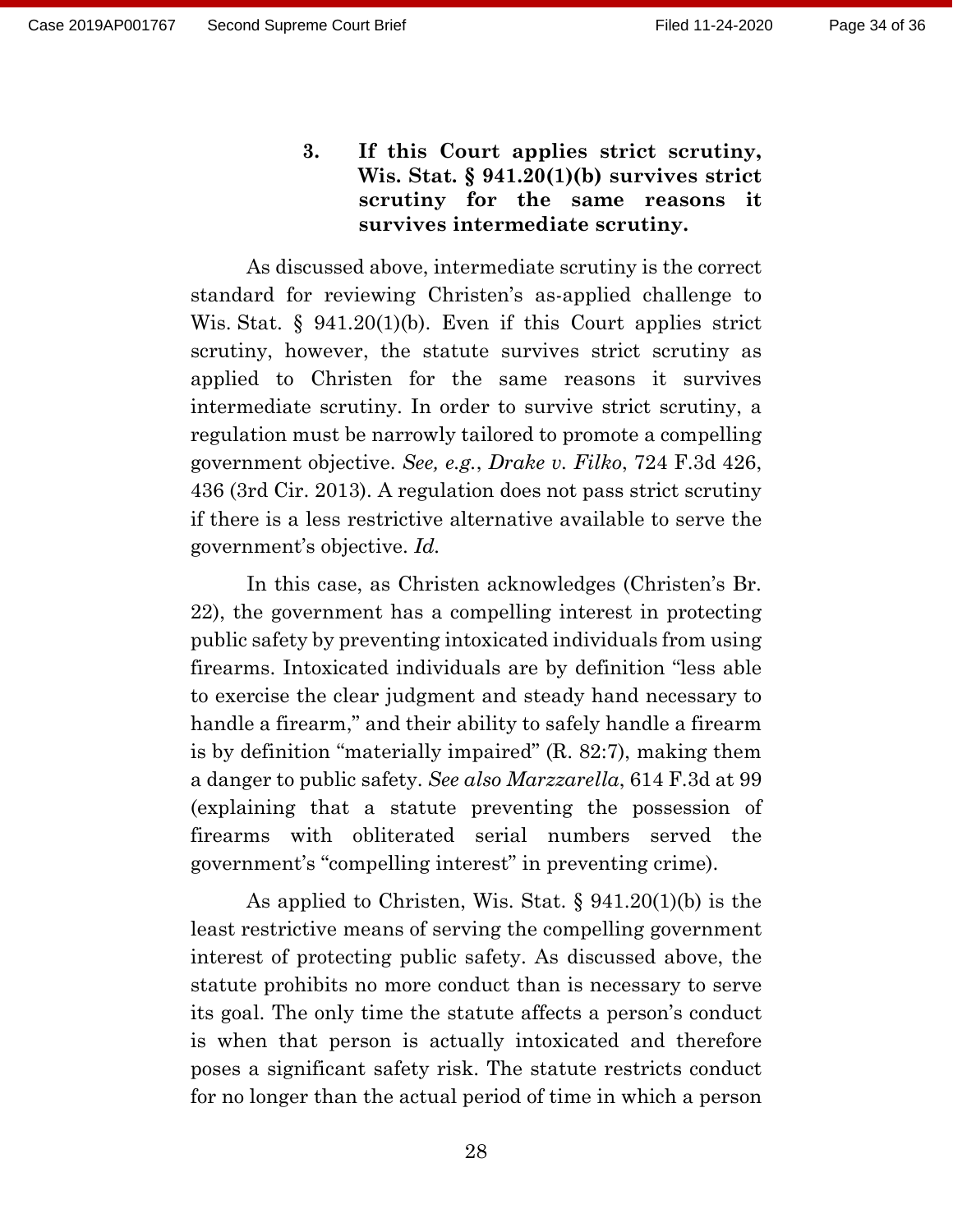is intoxicated, and it contains an exception for self-defense. While Christen may argue that the statute does not require a person to physically handle a firearm, he cannot obtain relief on this basis because he did handle a firearm in this case. *See Wood*, 323 Wis. 2d 321, 1 13 (explaining that that this Court analyzes as-applied challenges by determining whether the defendant's constitutional rights were actually violated, not whether a hypothetical defendant's rights may potentially be violated under different facts). Wisconsin Stat. § 941.20(1)(b) therefore survives strict scrutiny as applied to Christen.

#### **CONCLUSION**

This Court should affirm the court of appeals' decision and hold that Wis. Stat.  $\S$  941.20(1)(b) is constitutional as applied to Christen.

Respectfully submitted,

JOSHUA L. KAUL Attorney General of Wisconsin

NICHOLAS S. DESANTIS Assistant Attorney General State Bar #1101447

Attorneys for Plaintiff-Respondent

Wisconsin Department of Justice Post Office Box 7857 Madison, Wisconsin 53707-7857 (608) 266-8556 (608) 294-2907 (Fax) desantisns@doj.state.wi.us